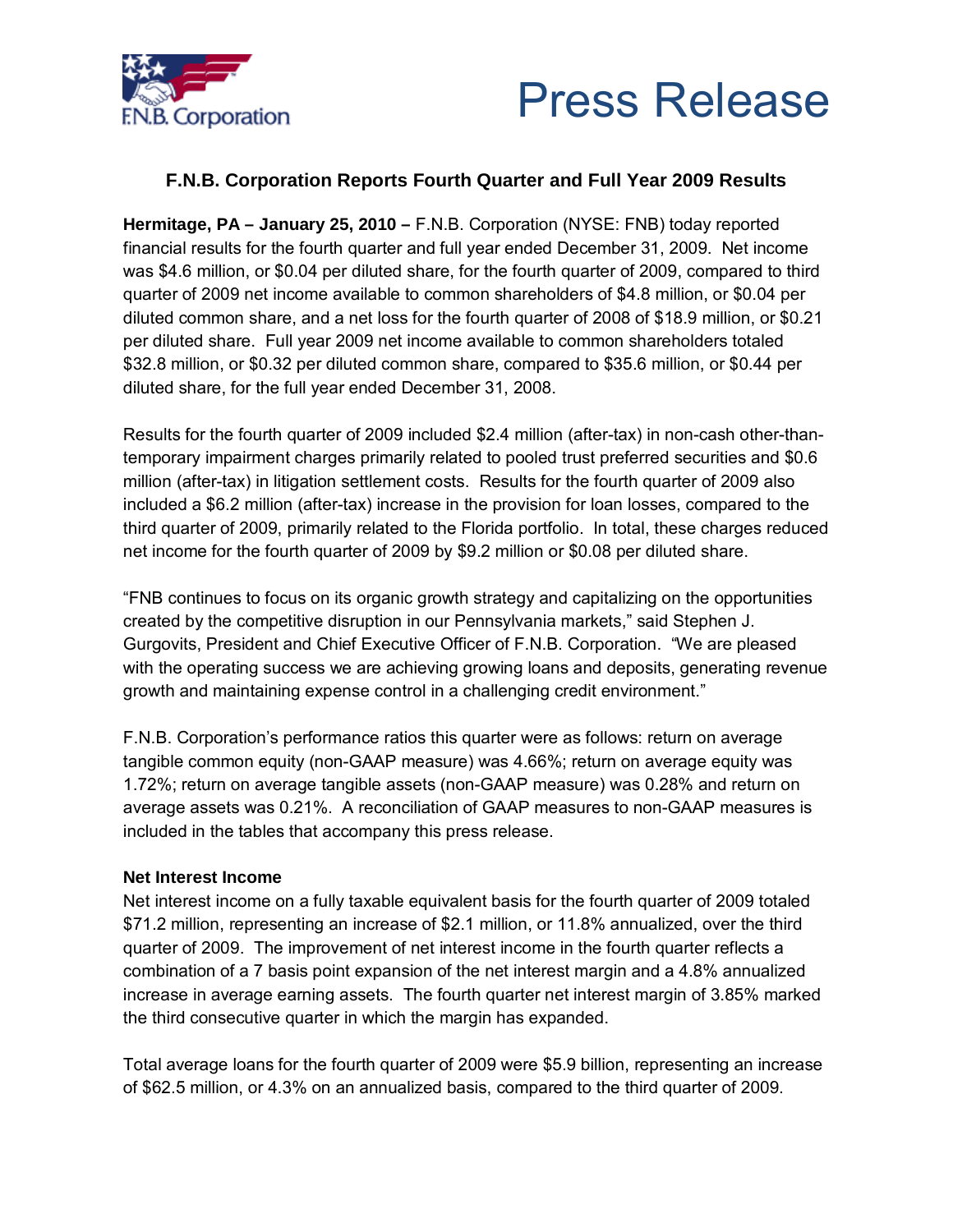Average commercial loans in the fourth quarter increased \$54.6 million, or 6.8% annualized, compared to the third quarter of 2009, with the average Pennsylvania commercial loan portfolio growing \$69.9 million, or 9.5% annualized, and the average Florida portfolio decreasing \$15.3 million or 22.2% annualized.

Average consumer loans in the fourth quarter of 2009 were essentially unchanged, with growth of \$1.8 million compared to the third quarter of 2009. This total includes \$11.2 million or 3.2% annualized growth in home equity lending (comprised of consumer lines of credit and direct installment loans) through a combination of customer preferences for these products and modest increases in line utilization. This growth was partially offset by an \$8.1 million, or 5.9% annualized, decrease in the average indirect loan portfolio primarily related to seasonally lower auto sales in the fourth quarter of 2009 and the discontinuation of the federal government's "Cash for Clunkers" program at the end of the third quarter of 2009.

"The growth in the Pennsylvania commercial loan portfolio demonstrates the strength of our commercial lending business as we capitalize on the significant opportunities created by competitor disruption in the marketplace," noted Mr. Gurgovits. "We are pleased that our commercial team generated 115 significant new commercial relationships with over \$400 million in new commitments during 2009."

"The momentum to generate strong growth in transaction deposits and treasury management balances also continued in the fourth quarter," said Mr. Gurgovits. "We are pleased with these results as we are winning new customer relationships and gaining market share."

Average transaction deposits in the fourth quarter increased \$48.7 million, or 4.8% annualized, compared to the third quarter of 2009. Average treasury management balances grew \$70.9 million, or 60.5% annualized in the fourth quarter of 2009, compared to the third quarter of 2009, due to a combination of new account acquisition and seasonality factors. Average time deposits decreased \$16.6 million, or 3.0% annualized, in the fourth quarter of 2009, compared to the third quarter, as FNB continues to focus its strategy on building transaction accounts.

# **Non-Interest Income**

Non-interest income increased to \$25.4 million in the fourth quarter of 2009, compared to \$24.0 million in the third quarter of 2009, due to increases in securities commissions and fees and other non-interest income, which were partially offset by other-than-temporary impairment charges.

In looking at the major components of the fourth quarter non-interest income, securities commissions and fees increased \$0.8 million, or 52.5%, due to a successful fall sales campaign. Additionally, other non-interest income increased \$1.1 million to \$4.5 million for the fourth quarter of 2009, reflecting a \$0.7 million increase in swap fees earned from commercial customers. Non-interest income, excluding other-than-temporary impairment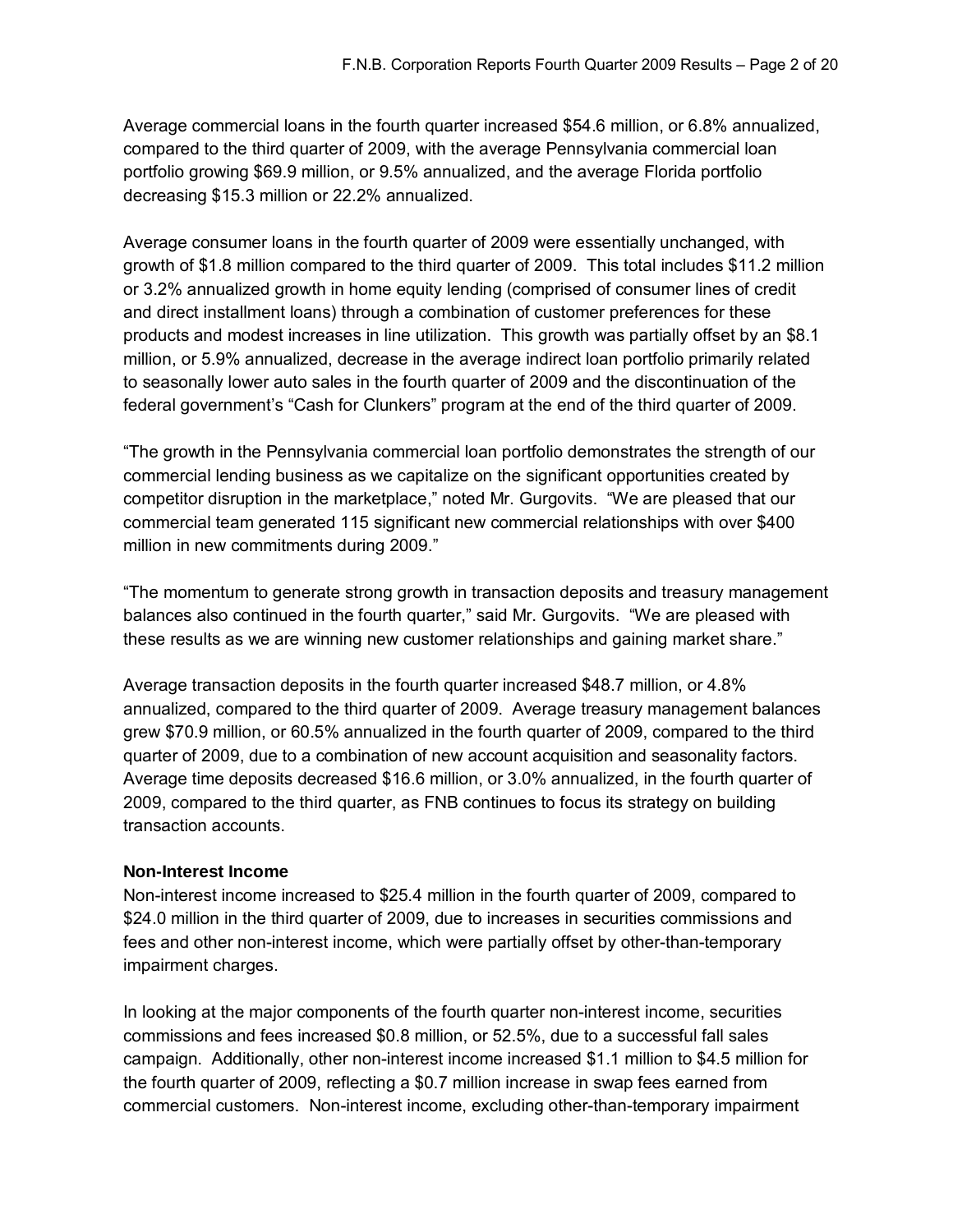charges, represented 29% of revenue for the fourth quarter of 2009, compared to 28% for the third quarter of 2009.

The impairment losses recognized for the fourth quarter of 2009 totaled \$3.7 million, compared to \$3.3 million for the third quarter of 2009. The current quarter impairment charges were primarily related to three pooled trust preferred securities that experienced deterioration in collateral performance and higher levels of future projected defaults. The pooled trust preferred securities portfolio is comprised of 13 securities with an original cost of \$41.3 million. To date, credit-related impairment charges of \$16.1 million have been recognized on this portfolio, which have reduced the carrying value to \$25.2 million as of December 31, 2009, with a remaining after-tax unrealized loss of \$11.4 million included in accumulated other comprehensive income.

# **Non-Interest Expense**

Non-interest expense totaled \$65.8 million in the fourth quarter of 2009, compared to \$62.3 million in the third quarter of 2009. The increased expense is a result of a \$2.6 million increase in other real estate owned (OREO) expense (Florida related) and net litigation settlement costs of \$1.0 million. The \$1.0 million in litigation costs is comprised of a \$1.7 million settlement liability (previously reported in a Form 8-K dated December 29, 2009), net of \$0.7 million covered under an insurance policy.

# **Credit Quality**

"We continue to be pleased with the performance of our Pennsylvania and Regency loan portfolios at this point in the economic cycle," remarked Mr. Gurgovits. "The duration of the slow economic environment, including high unemployment rates, remains a challenge for businesses and consumers throughout the country. Regarding our Florida portfolio, we continue to make progress reducing our exposure in the more challenging Florida market."

Changes in overall credit quality for the fourth quarter of 2009 were primarily due to the performance of the Florida portfolio. Non-performing loans and OREO as a percentage of total loans and OREO at December 31, 2009 increased 22 basis points to 2.84% compared to 2.62% at September 30, 2009. Annualized net charge-offs equaled 1.83% of average loans for the fourth quarter of 2009, primarily driven by increased net charge-offs related to Florida, compared to 0.68% of average loans for the third quarter of 2009.

At December 31, 2009, the ratio of the allowance for loan losses to total loans equaled 1.79%, compared to 1.81% at September 30, 2009. As a percentage of non-performing loans, the allowance for loan losses equaled 71.9% at December 31, 2009, compared to 79.1% at September 30, 2009. The provision for loan losses totaled \$25.9 million for the fourth quarter of 2009, which was \$9.5 million higher than the third quarter of 2009.

The Pennsylvania loan portfolio totaled \$5.4 billion at December 31, 2009 (93.0% of the total loan portfolio) and delivered credit quality metrics reflecting a slow economic environment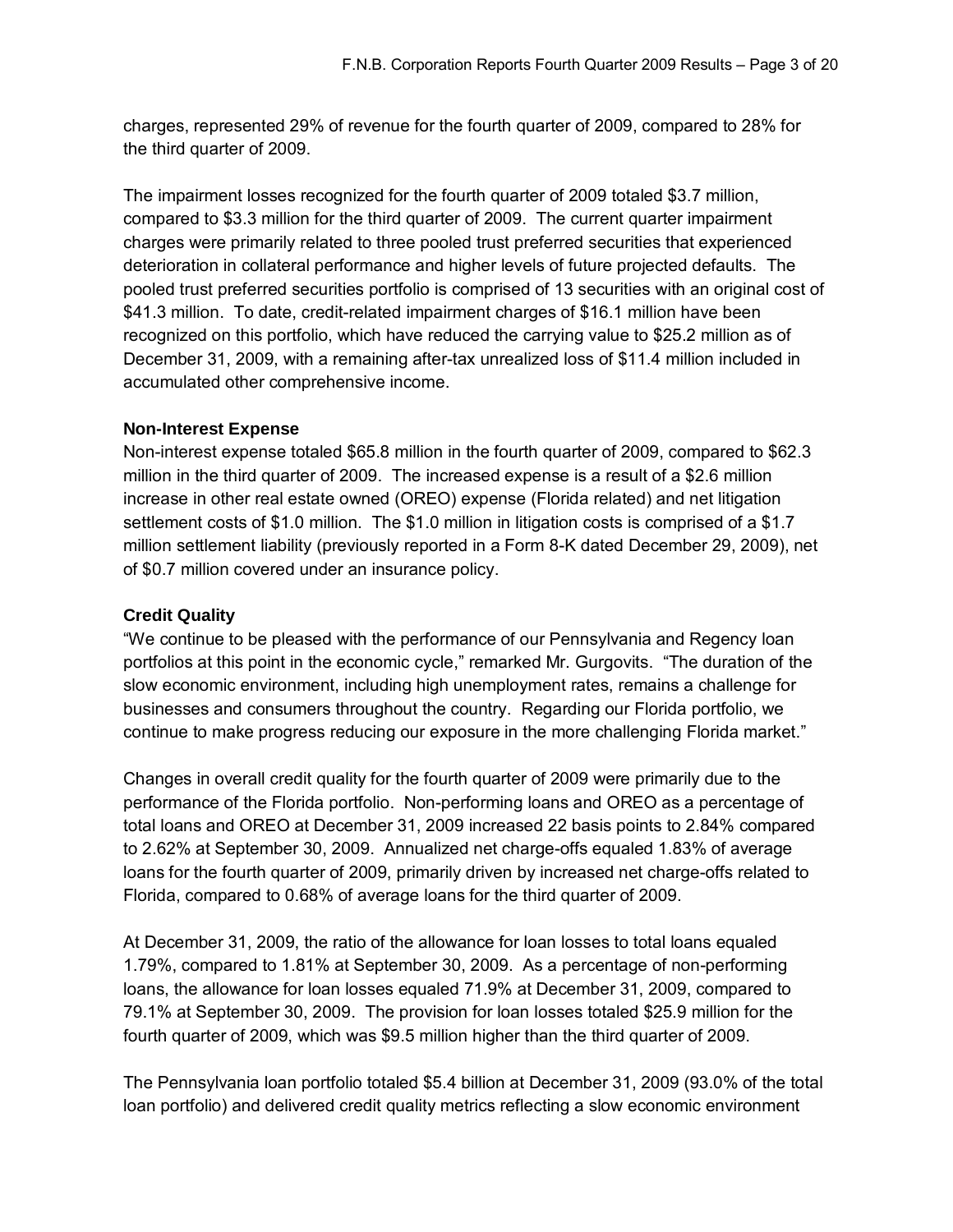characterized by a slightly increasing level of non-performing loans and net charge-offs. Pennsylvania non-performing loans and OREO totaled \$76.0 million or 1.39% of total loans and OREO at December 31, 2009, compared to \$69.5 million or 1.28% at September 30, 2009. Net loan charge-offs totaled \$5.1 million or 0.37% annualized of average loans for the fourth quarter of 2009, up slightly compared to \$4.5 million or 0.33% annualized of average loans for the third quarter of 2009. Total past dues and non-accrual loans were 2.07% of total loans at December 31, 2009, a slight increase compared to 2.02% at September 30, 2009.

The Florida loan portfolio totaled \$243.9 million at December 31, 2009 (4.2% of the total loan portfolio) and delivered credit quality metrics reflecting the continued challenging economic environment and weakness in the Florida real estate market. Florida non-performing loans and OREO totaled \$82.1 million or 32.28% of total loans and OREO at December 31, 2009, compared to \$76.1 million or 27.22% at September 30, 2009. Net loan charge-offs totaled \$20.3 million for the fourth quarter of 2009, compared to \$4.1 million for the third quarter of 2009. The increased charge-offs were largely a result of declining property values in the Florida market.

The Regency loan portfolio totaled \$162.0 million at December 31, 2009 (2.8% of the total loan portfolio) and continued to deliver good credit quality metrics for a consumer finance company. Regency non-performing loans and OREO totaled \$8.8 million or 5.40% of total loans and OREO at December 31, 2009, compared to \$8.0 million or 5.02% at September 30, 2009. Net loan charge-offs totaled \$1.7 million or 4.30% annualized of average loans for the fourth quarter of 2009, compared to \$1.5 million or 3.64% annualized of average loans for the third quarter of 2009. This increase reflects expected fourth quarter seasonality and the low level of charge-offs experienced in this portfolio during the third quarter of 2009. Total past dues and non-accrual loans were 4.57% of total loans at December 31, 2009, slightly lower than 4.58% at September 30, 2009.

# **Capital Position**

The Corporation's capital ratios continue to exceed federal bank regulatory agency "well capitalized" thresholds. As of December 31, 2009, the Corporation's estimated total riskbased capital ratio was 12.7%, the estimated tier 1 risk-based capital ratio was 11.3% and the leverage capital ratio was 8.7%. These compare to the same ratios as of September 30, 2009 of 13.0%, 11.5% and 8.7% and as of December 31, 2008 of 11.1%, 9.7% and 7.3%, respectively.

At December 31, 2009, the tangible common equity to tangible assets ratio (non-GAAP measure) equaled 5.84%, compared to 6.02% at September 30, 2009 and 4.51% at December 31, 2008. The tangible book value per share (non-GAAP measure) equaled \$4.17, compared to \$4.24 at September 30, 2009 and \$3.92 at December 31, 2008.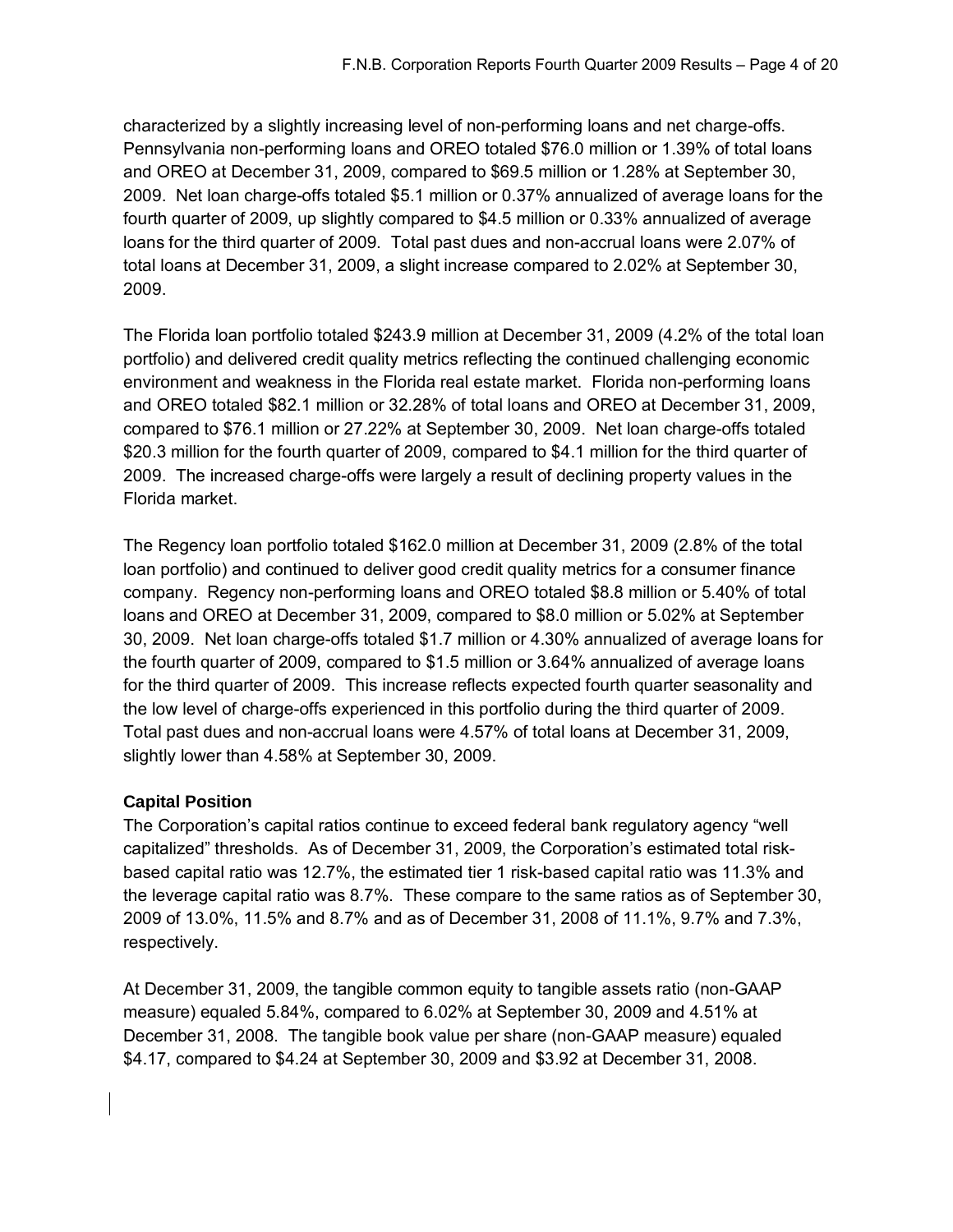# **Full Year 2009 Results**

For the year ended December 31, 2009, F.N.B. Corporation's net income available to common shareholders totaled \$32.8 million, or \$0.32 per diluted common share, compared to \$35.6 million, or \$0.44 per diluted share, for the year ended December 31, 2008. For 2009, F.N.B.'s return on average tangible common equity (non-GAAP measure) was 8.74%, return on average equity was 3.87%, return on average tangible assets (non-GAAP measure) was 0.57%, and return on average assets was 0.48%.

Net interest income on a fully taxable equivalent basis totaled \$272.9 million for 2009, representing an increase of \$15.1 million or 5.8% over 2008. The 2009 increased net interest income reflects growth in average earning assets partially offset by a lower net interest margin given the lower interest rate environment compared to 2008. Average earning assets increased 9.0% in 2009, with average loans increasing 7.8% compared to 2008. Loan growth occurred in all categories other than direct installments (3.9% decrease), led by 9.6% growth in commercial lending. Average deposits and treasury management balances increased 13.1%, with average treasury management balances increasing 26.6% and average transaction deposits growing 16.2% compared to 2008. These increases reflect organic growth and the benefit from acquisitions completed in 2008.

Non-interest income totaled \$106.0 million for 2009, an increase of 23.1% compared to 2008. Service charges increased 5.6%, insurance commissions increased 7.1%, gain on sale of residential mortgage loans increased 67.8% and other non-interest income increased \$6.4 million or 63.4%. The increase in other non-interest income was largely a result of higher impairment losses in 2008, a gain on the sale of a building in 2009 and higher recoveries on impaired loans acquired through acquisitions. Results for 2009, compared to 2008, included lower non-cash other-than-temporary impairment charges on securities of \$9.3 million, lower securities commissions and fees of 8.2% and lower trust income of 2.3%. The lower securities commissions and fees and lower trust income are primarily due to the negative effect of the market conditions experienced during late 2008 and 2009. The higher noninterest income also reflects the benefit from acquisitions completed in 2008.

Non-interest expense totaled \$255.3 million for 2009, an increase of 14.7% compared to 2008. Other non-interest expense increases for 2009 include higher FDIC insurance premiums of \$13.0 million, higher OREO-related expenses of \$4.0 million, and higher litigation costs of \$1.0 million as compared to 2008, which were partially offset by \$4.7 million in merger costs incurred in 2008. Higher non-interest expense also reflects the effect of the acquisitions in 2008. As a result of these increases, the efficiency ratio was 65.5% for 2009, compared to 62.9% for 2008.

The provision for loan losses for 2009 totaled \$66.8 million compared to \$72.4 million for 2008, a 7.7% decrease. The provision in each of 2009 and 2008 was substantially higher than historical levels primarily due to the performance of the Florida loan portfolio.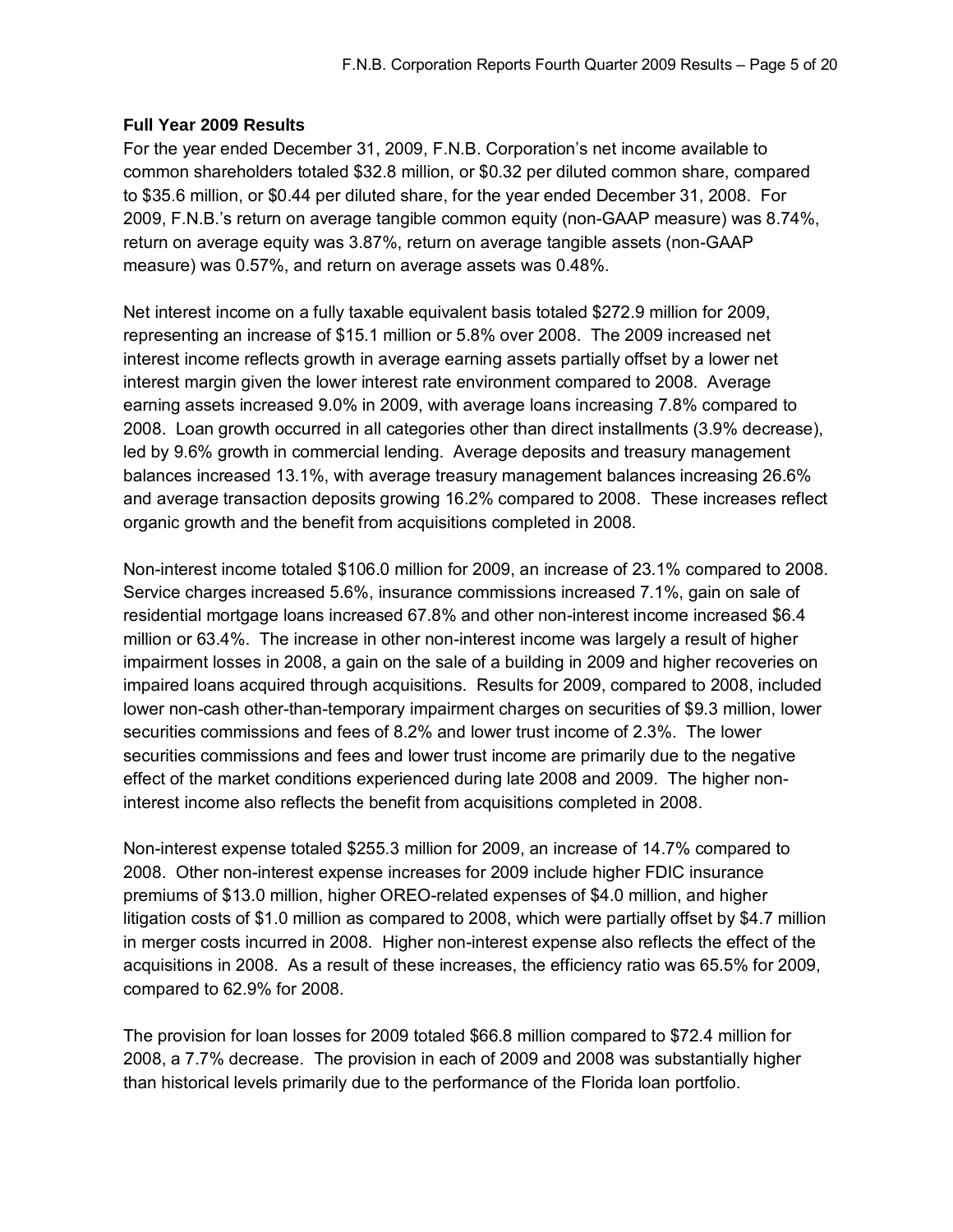# **Conference Call**

F.N.B. Corporation will host its quarterly conference call to discuss its financial results for the fourth quarter of 2009 on Tuesday, January 26, 2010, at 8:00 AM Eastern Time. The call can be accessed by dialing (877) 591-4951 or (719) 325-4821 for international callers; the confirmation number is 5204528.

A replay of the call will be available from 11:00 AM Eastern Time on the day of the call until midnight Eastern Time on Tuesday, February 2, 2010. The replay can be accessed by dialing (888) 203-1112 or (719) 457-0820 for international callers; the confirmation number is 5204528. A transcript of the call will be posted to the "Shareholder and Investor Relations" section of F.N.B. Corporation's Web site at [www.fnbcorporation.com](http://www.fnbcorporation.com).

# **About F.N.B. Corporation**

F.N.B. Corporation, headquartered in Hermitage, PA, is a diversified financial services company with total assets of \$8.7 billion as of December 31, 2009. F.N.B. Corporation is a leading provider of commercial and retail banking, leasing, wealth management, insurance, merchant banking and consumer finance services in Pennsylvania and Ohio, where it owns and operates First National Bank of Pennsylvania, First National Trust Company, First National Investment Services Company, LLC, F.N.B. Investment Advisors, Inc., First National Insurance Agency, LLC, F.N.B. Capital Corporation, LLC, Regency Finance Company and Bank Capital Services. It also operates consumer finance offices in Tennessee and loan production offices in Pennsylvania and Florida.

# **Forward-looking Statements**

This press release of F.N.B. Corporation and the reports F.N.B. Corporation files with the Securities and Exchange Commission often contain "forward-looking statements" relating to present or future trends or factors affecting the banking industry and, specifically, the financial operations, markets and products of F.N.B. Corporation. These forward-looking statements involve certain risks and uncertainties. There are a number of important factors that could cause F.N.B. Corporation's future results to differ materially from historical performance or projected performance. These factors include, but are not limited to: (1) a significant increase in competitive pressures among financial institutions; (2) changes in the interest rate environment that may reduce net interest margins; (3) changes in prepayment speeds, loan sale volumes, charge-offs and loan loss provisions; (4) general economic conditions; (5) legislative or regulatory changes that may adversely affect the businesses in which F.N.B. Corporation is engaged; (6) technological issues which may adversely affect F.N.B. Corporation's financial operations or customers; (7) changes in the securities markets (8) risk factors mentioned in the reports and registration statements F.N.B. Corporation files with the Securities and Exchange Commission; (9) housing prices; (10) job market; (11) consumer confidence and spending habits; (12) estimates of fair value of certain F.N.B. Corporation assets and liabilities or (13) various monetary and fiscal policies and regulations of the U.S. Government. F.N.B. Corporation undertakes no obligation to revise these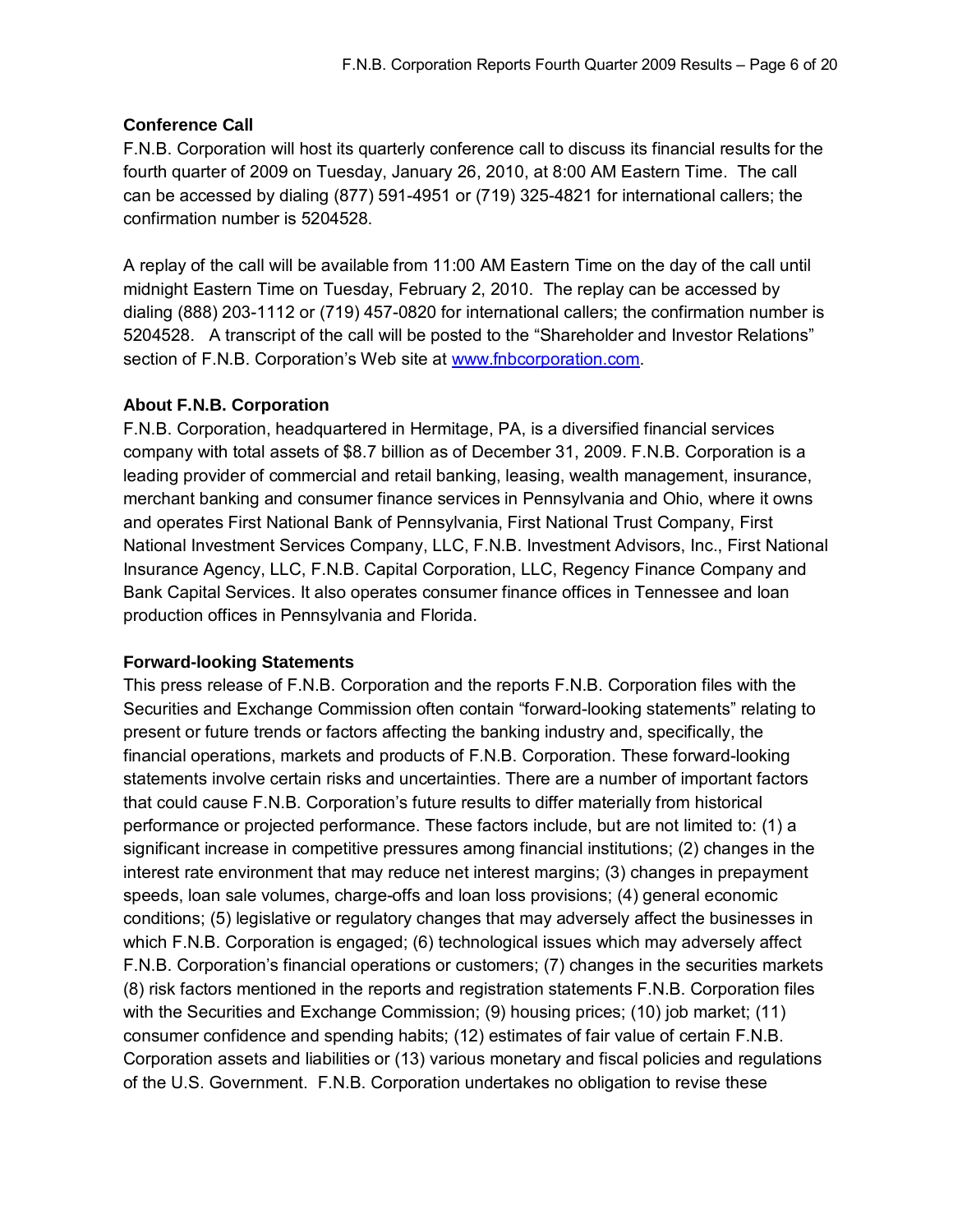forward-looking statements or to reflect events or circumstances after the date of this press release.

# # #

**Analyst/Institutional Investor Contact:**  Cynthia Christopher 724-983-3429 [InvestorRelations@fnb-corp.com](mailto:InvestorRelations@fnb-corp.com)

> **Media Contact:**  Jennifer Reel 724-983-4856 724-699-6389 (cell)

DATA SHEETS FOLLOW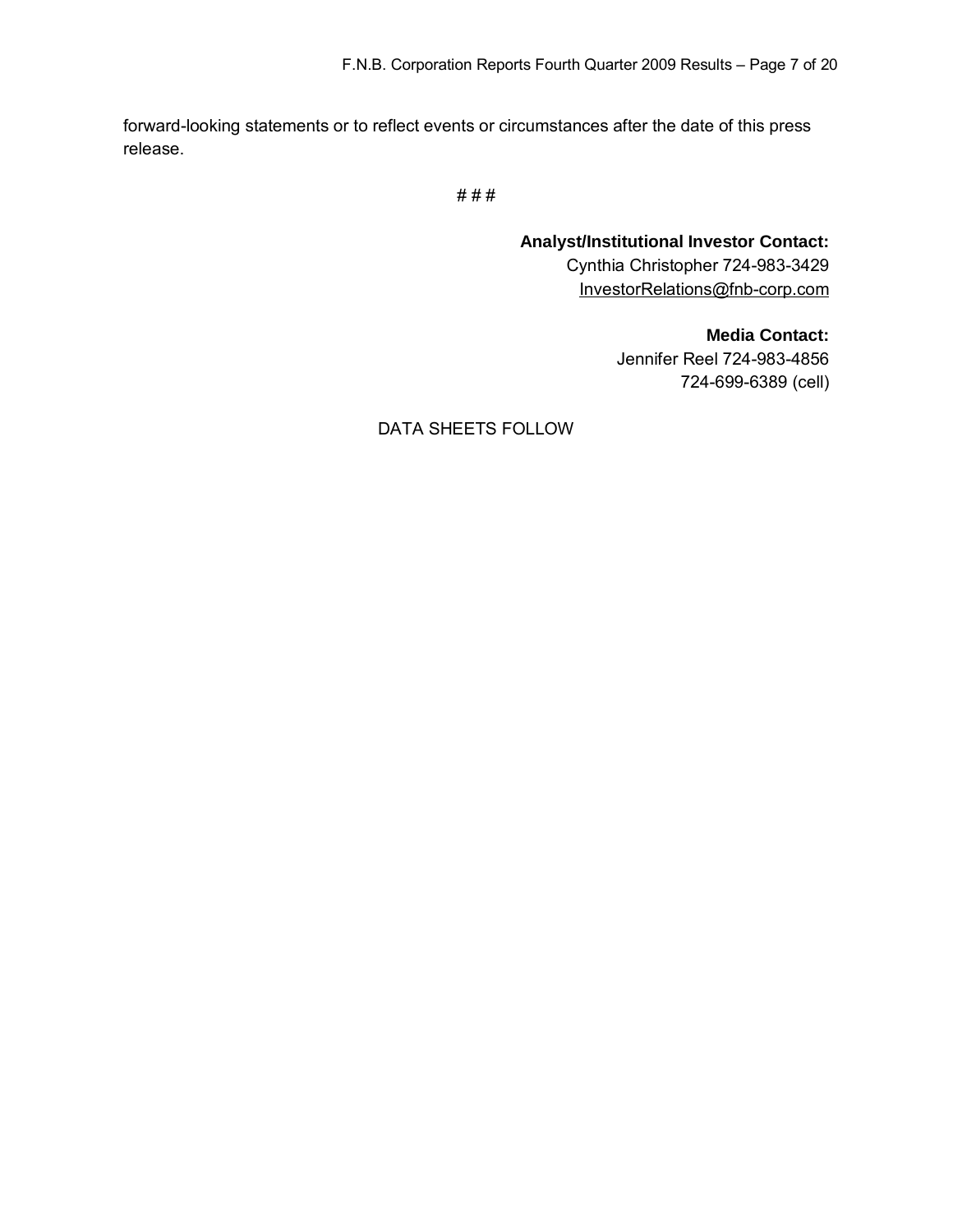**(Dollars in thousands, except per share data)**

### **(Unaudited) F.N.B. Corporation Reports Fourth Quarter 2009 Results - Page 8 of 20**

|                                                       |                     |                     |                      | 4th Qtr 2009 -     | 4th Qtr 2009 -      |
|-------------------------------------------------------|---------------------|---------------------|----------------------|--------------------|---------------------|
|                                                       | 2009                |                     | 2008                 | 3rd Qtr 2009       | 4th Qtr 2008        |
|                                                       | Fourth              | Third               | Fourth               | Percent            | Percent<br>Variance |
| <b>Statement of earnings</b><br>Interest income       | Quarter<br>\$96,053 | Quarter<br>\$96,533 | Quarter<br>\$107,158 | Variance<br>$-0.5$ | $-10.4$             |
|                                                       | 26,468              | 28,989              | 38,793               | $-8.7$             | $-31.8$             |
| Interest expense<br>Net interest income               | 69,585              | 67,544              | 68,365               | 3.0                | 1.8                 |
| Taxable equivalent adjustment                         | 1,661               | 1,644               | 1,597                | 1.0                | 4.0                 |
| Net interest income (FTE) (1)                         | 71,246              | 69,188              | 69,962               | 3.0                | 1.8                 |
| Provision for loan losses                             | 25,924              | 16,455              | 51,298               | 57.5               | $-49.5$             |
| Net interest income after provision (FTE)             | 45,322              | 52,733              | 18,664               | $-14.1$            | 142.8               |
|                                                       |                     |                     |                      |                    |                     |
| Impairment losses on securities (2)                   | (9,366)             | (14, 234)           | (16,698)             | n/m                | n/m                 |
| Non-credit related losses on securities not expected  |                     |                     |                      |                    |                     |
| to be sold (recognized in other comprehensive income) | 5,707               | 10,943              | $\boldsymbol{0}$     | n/m                | n/m                 |
| Net impairment losses on securities                   | (3,659)             | (3,291)             | (16, 698)            | n/m                | n/m                 |
| Service charges                                       | 14,781              | 14,760              | 14,643               | 0.1                | 0.9                 |
| Insurance commissions and fees                        | 3,794               | 3,960               | 3,508                | $-4.2$             | 8.2                 |
| Securities commissions and fees                       | 2,213               | 1,451               | 2,500                | 52.5               | $-11.5$             |
| Trust income                                          | 3,025               | 2,856               | 3,081                | 5.9                | $-1.8$              |
| Gain on sale of securities                            | 30                  | 154                 | 5                    | $-80.5$            | 554.5               |
| Gain on sale of loans                                 | 720                 | 666                 | 366                  | 8.1                | 96.4                |
| Other                                                 | 4,483               | 3,406               | 853                  | 31.7               | 425.8               |
| Total non-interest income                             | 25,387              | 23,962              | 8,258                | 5.9                | 207.4               |
| Salaries and employee benefits                        | 31,769              | 31,377              | 29,536               | 1.2                | 7.6                 |
| Occupancy and equipment                               | 9,443               | 9,258               | 9,414                | 2.0                | 0.3                 |
| Amortization of intangibles                           | 1,728               | 1,732               | 1,988                | $-0.2$             | $-13.0$             |
| Other                                                 | 22,841              | 19,954              | 17,478               | 14.5               | 30.7                |
| Total non-interest expense                            | 65,781              | 62,321              | 58,416               | 5.6                | 12.6                |
|                                                       |                     |                     |                      |                    |                     |
| Income (loss) before income taxes                     | 4,928               | 14,374              | (31, 494)            | $-65.7$            | $-115.6$            |
| Taxable equivalent adjustment                         | 1,661               | 1,644               | 1,597                | 1.0                | 4.0                 |
| Income taxes (benefit)                                | (1,289)             | 2,424               | (14, 185)            | $-153.2$           | $-90.9$             |
| Net income                                            | 4,556               | 10,306              | (18,906)             | $-55.8$            | $-124.1$            |
| Preferred stock dividends and discount amortization   | $\boldsymbol{0}$    | 5,496               | $\overline{0}$       | n/m                | n/m                 |
| Net income available to common shareholders           | \$4,556             | \$4,810             | (\$18,906)           | $-5.3$             | $-124.1$            |
| Earnings (loss) per common share                      |                     |                     |                      |                    |                     |
| <b>Basic</b>                                          | \$0.04              | \$0.04              | $(\$0.21)$           | 0.0                | $-119.0$            |
| Diluted                                               | \$0.04              | \$0.04              | (\$0.21)             | 0.0                | $-119.0$            |
|                                                       |                     |                     |                      |                    |                     |
| <b>Performance ratios</b>                             |                     |                     |                      |                    |                     |
| Return on average equity                              | 1.72%               | 3.62%               | $-7.74%$             |                    |                     |
| Return on average tangible equity (3) (7)             | 4.66%               | 8.13%               | $-17.67%$            |                    |                     |
| Return on average tangible common equity (3) (7)      | 4.66%               | 4.85%               | $-17.67%$            |                    |                     |
| Return on average assets                              | 0.21%               | 0.47%               | $-0.89%$             |                    |                     |
| Return on average tangible assets (4) (7)             | 0.28%               | 0.56%               | $-0.89%$             |                    |                     |
| Net interest margin (FTE) (1)                         | 3.85%               | 3.78%               | 3.88%                |                    |                     |
| Yield on earning assets (FTE) (1)                     | 5.27%               | 5.36%               | 6.02%                |                    |                     |
| Cost of funds                                         | 1.60%               | 1.76%               | 2.39%                |                    |                     |
| Efficiency ratio (FTE) (1) (5)                        | 66.28%              | 65.04%              | 72.14%               |                    |                     |
| Common stock data                                     |                     |                     |                      |                    |                     |
| Average basic shares outstanding                      | 113,592,665         | 113,571,703         | 89, 304, 839         | 0.0                | 27.2                |
| Average diluted shares outstanding                    | 113,966,034         | 113,869,785         | 89,588,706           | 0.1                | 27.2                |
| Ending shares outstanding                             | 114, 111, 695       | 113,990,095         | 89,700,152           | 0.1                | 27.2                |
| Common book value per share                           | \$9.14              | \$9.23              | \$10.32              | $-1.0$             | $-11.4$             |
| Tangible common book value per share (7)              | \$4.17              | \$4.24              | \$3.92               | $-1.7$             | 6.3                 |
| Tangible common book value per share                  |                     |                     |                      |                    |                     |
| excluding AOCI (6) (7)                                | \$4.43              | \$4.50              | \$4.21               | $-1.4$             | 5.2                 |
| Dividend payout ratio (common)                        | 301.32%             | 285.14%             | $-114.06\%$          |                    |                     |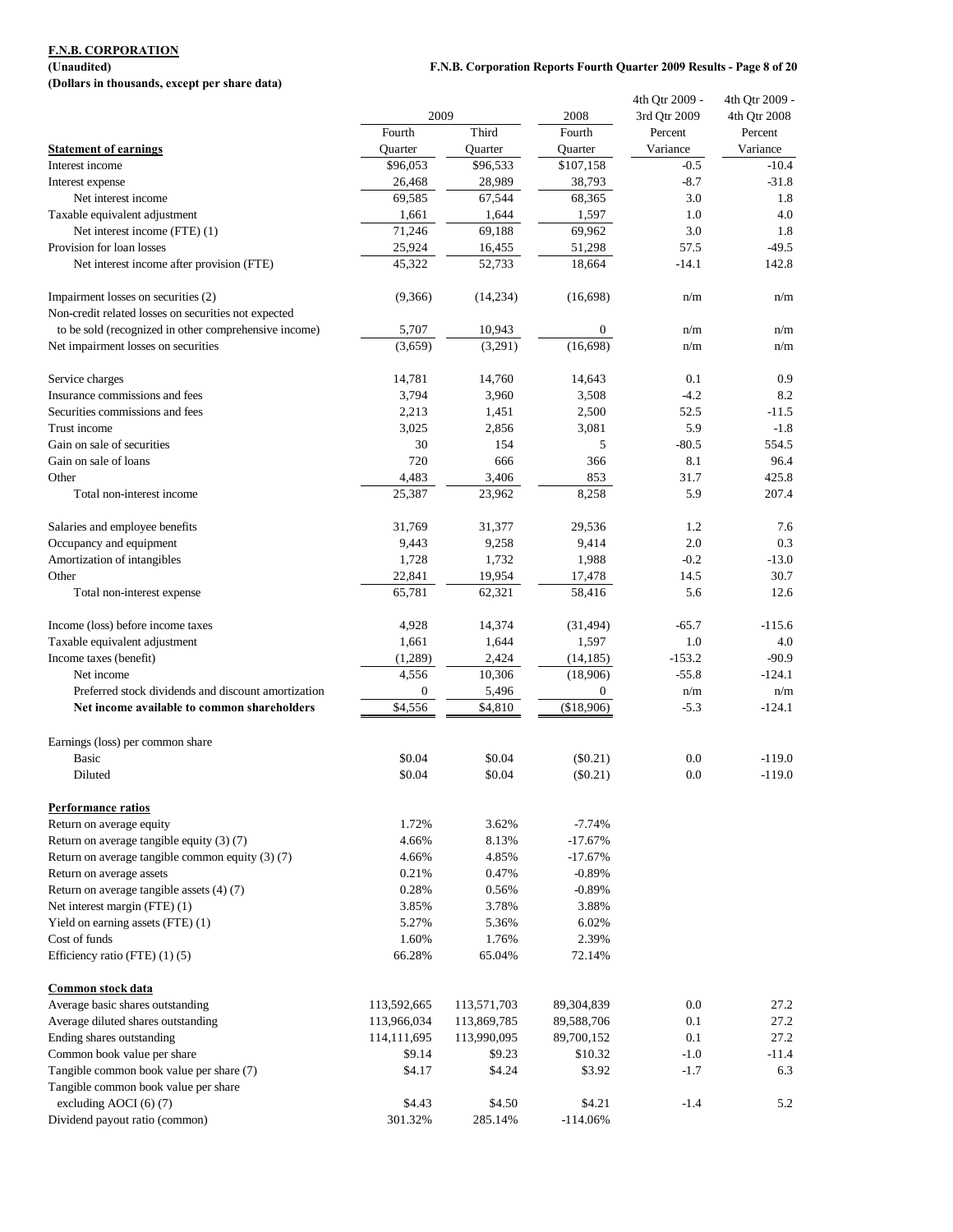**(Dollars in thousands, except per share data)**

## **(Unaudited) F.N.B. Corporation Reports Fourth Quarter 2009 Results - Page 9 of 20**

|                                                       | For the Year       |            |          |
|-------------------------------------------------------|--------------------|------------|----------|
|                                                       | Ended December 31, |            | Percent  |
| <b>Statement of earnings</b>                          | 2009               | 2008       | Variance |
| Interest income                                       | \$387,722          | \$409,781  | $-5.4$   |
| Interest expense                                      | 121,179            | 157,989    | $-23.3$  |
| Net interest income                                   | 266,543            | 251,792    | 5.9      |
| Taxable equivalent adjustment                         | 6,350              | 6,037      | 5.2      |
| Net interest income (FTE) (1)                         | 272,893            | 257,829    | 5.8      |
| Provision for loan losses                             | 66,802             | 72,371     | $-7.7$   |
| Net interest income after provision (FTE)             | 206,091            | 185,458    | 11.1     |
|                                                       |                    |            |          |
| Impairment losses on securities (2)                   | (25, 232)          | (17, 189)  | n/m      |
| Non-credit related losses on securities not expected  |                    |            |          |
| to be sold (recognized in other comprehensive income) | 17,339             | 0          | n/m      |
| Net impairment losses on securities                   | (7,893)            | (17, 189)  | n/m      |
|                                                       |                    |            |          |
| Service charges                                       | 57,736             | 54,691     | 5.6      |
| Insurance commissions and fees                        | 16,672             | 15,572     | 7.1      |
| Securities commissions and fees                       | 7,460              | 8,128      | $-8.2$   |
| Trust income                                          | 11,811             | 12,095     | $-2.3$   |
| Gain on sale of securities                            | 528                | 834        | $-36.7$  |
| Gain on sale of loans                                 | 3,061              | 1,824      | 67.8     |
| Other                                                 | 16,603             | 10,160     | 63.4     |
| Total non-interest income                             | 105,978            | 86,115     | 23.1     |
|                                                       |                    |            |          |
| Salaries and employee benefits                        | 126,865            | 116,819    | 8.6      |
| Occupancy and equipment                               | 38,249             | 34,245     | 11.7     |
| Amortization of intangibles                           | 7,088              | 6,442      | 10.0     |
| Other                                                 | 83,137             | 65,198     | 27.5     |
| Total non-interest expense                            | 255,339            | 222,704    | 14.7     |
|                                                       |                    |            |          |
| Income (loss) before income taxes                     | 56,730             | 48,869     | 16.1     |
| Taxable equivalent adjustment                         | 6,350              | 6,037      | 5.2      |
| Income taxes (benefit)                                | 9,269              | 7,237      | 28.1     |
| Net income                                            | 41,111             | 35,595     | 15.5     |
| Preferred stock dividends and discount amortization   | 8,308              | 0          | n/m      |
| Net income available to common shareholders           | \$32,803           | \$35,595   | $-7.8$   |
| Earnings (loss) per common share                      |                    |            |          |
| <b>Basic</b>                                          | \$0.32             | \$0.44     | $-27.3$  |
| Diluted                                               | \$0.32             | \$0.44     | $-27.3$  |
|                                                       |                    |            |          |
| <b>Performance ratios</b>                             |                    |            |          |
| Return on average equity                              | 3.87%              | 4.20%      |          |
| Return on average tangible equity (3) (7)             | 9.30%              | 10.63%     |          |
| Return on average tangible common equity (3) (7)      | 8.74%              | 10.63%     |          |
| Return on average assets                              | 0.48%              | 0.46%      |          |
| Return on average tangible assets (4) (7)             | 0.57%              | 0.55%      |          |
| Net interest margin (FTE) (1)                         | 3.75%              | 3.88%      |          |
| Yield on earning assets (FTE) (1)                     | 5.42%              | 6.25%      |          |
| Cost of funds                                         | 1.86%              | 2.66%      |          |
| Efficiency ratio (FTE) (1) (5)                        | 65.52%             | 62.88%     |          |
|                                                       |                    |            |          |
| Common stock data                                     |                    |            |          |
| Average basic shares outstanding                      | 102,580,415        | 80,654,153 | 27.2     |
| Average diluted shares outstanding                    | 102,849,334        | 80,997,987 | 27.0     |
| Ending shares outstanding                             | 114, 111, 695      | 89,700,152 | 27.2     |
| Common book value per share                           | \$9.14             | \$10.32    | $-11.4$  |
| Tangible common book value per share (7)              | \$4.17             | \$3.92     | 6.3      |
| Tangible common book value per share                  |                    |            |          |
| excluding AOCI (6) (7)                                | \$4.43             | \$4.21     | 5.2      |
| Dividend payout ratio (common)                        | 149.50%            | 219.92%    |          |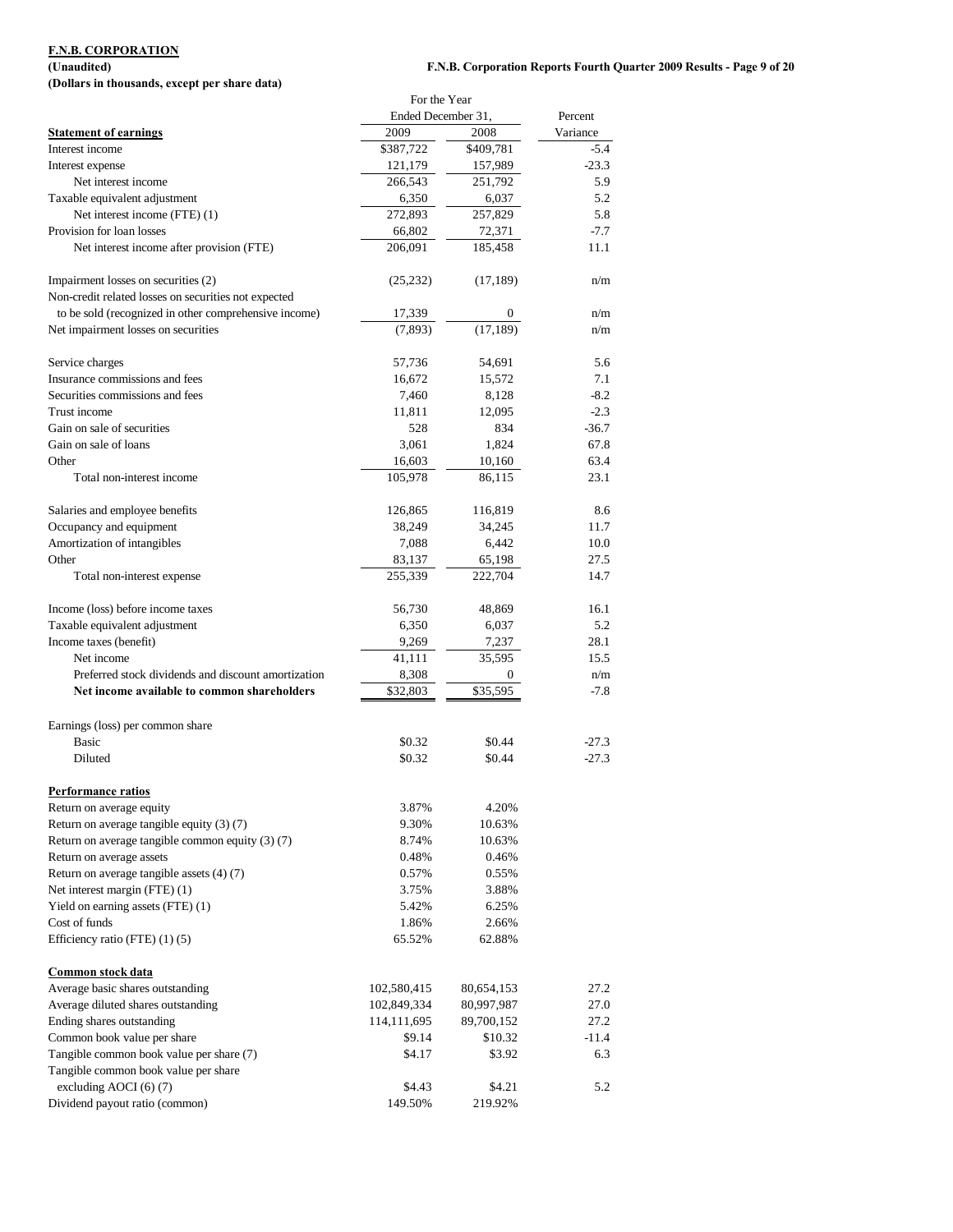**(Dollars in thousands)**

### **F.N.B. Corporation Reports Fourth Quarter 2009 Results - Page 10 of 20**

|                                                         |                  |              |                  | 4th Qtr 2009 - | 4th Qtr 2009 - |
|---------------------------------------------------------|------------------|--------------|------------------|----------------|----------------|
|                                                         | 2009             |              | 2008             | 3rd Qtr 2009   | 4th Qtr 2008   |
|                                                         | Fourth           | Third        | Fourth           | Percent        | Percent        |
| <b>Average balances</b>                                 | Quarter          | Quarter      | Quarter          | Variance       | Variance       |
| Total assets                                            | \$8,681,532      | \$8,701,853  | \$8,414,609      | $-0.2$         | 3.2            |
| Earning assets                                          | 7,369,320        | 7,281,709    | 7,197,213        | 1.2            | 2.4            |
| Securities                                              | 1,489,608        | 1,466,176    | 1,330,686        | 1.6            | 11.9           |
| Short-term investments                                  | 3,202            | 1,520        | 4,907            | 110.7          | $-34.8$        |
| Loans, net of unearned income                           | 5,876,510        | 5,814,013    | 5,861,620        | 1.1            | 0.3            |
| Allowance for loan losses                               | 110,974          | 103,249      | 76,400           | 7.5            | 45.3           |
| Goodwill and intangibles                                | 568,666          | 570,705      | 575,668          | $-0.4$         | $-1.2$         |
| Deposits and treasury management accounts (8)           | 6,843,748        | 6,740,656    | 6,529,246        | 1.5            | 4.8            |
| Short-term borrowings                                   | 130,430          | 118,274      | 128,081          | 10.3           | 1.8            |
| Long-term debt                                          | 346,819          | 412,411      | 494,065          | $-15.9$        | $-29.8$        |
| Trust preferred securities                              | 204,793          | 204,962      | 205,468          | $-0.1$         | $-0.3$         |
| Shareholders' equity - common                           | 1,052,483        | 1,056,171    | 972,138          | $-0.3$         | 8.3            |
| Shareholders' equity - preferred                        | $\boldsymbol{0}$ | 72,727       | $\boldsymbol{0}$ | $-100.0$       | 0.0            |
| <b>Asset quality data</b>                               |                  |              |                  |                |                |
| Non-accrual loans                                       | \$133,891        | \$125,630    | \$139,607        | 6.6            | $-4.1$         |
| <b>Restructured loans</b>                               | 11,624           | 8,282        | 3,872            | 40.4           | 200.2          |
| Non-performing loans                                    | 145,515          | 133,912      | 143,479          | 8.7            | 1.4            |
| Other real estate owned                                 | 21,367           | 19,741       | 9,177            | 8.2            | 132.8          |
| Total non-performing loans and OREO                     | 166,882          | 153,653      | 152,656          | 8.6            | 9.3            |
| Non-performing investments                              | 4,825            | 5,758        | 10,456           | $-16.2$        | $-53.9$        |
| Non-performing assets                                   | \$171,707        | \$159,411    | \$163,112        | 7.7            | 5.3            |
|                                                         |                  |              |                  |                |                |
| Net loan charge-offs                                    | \$27,161         | \$9,978      | \$21,148         | 172.2          | 28.4           |
| Allowance for loan losses                               | 104,655          | 105,892      | 104,730          | $-1.2$         | $-0.1$         |
| Non-performing loans / total loans                      | 2.49%            | 2.29%        | 2.47%            |                |                |
| Non-performing loans + OREO / total loans + OREO        | 2.84%            | 2.62%        | 2.62%            |                |                |
| Allowance for loan losses / total loans                 | 1.79%            | 1.81%        | 1.80%            |                |                |
| Allowance for loan losses /                             |                  |              |                  |                |                |
| non-performing loans                                    | 71.92%           | 79.08%       | 72.99%           |                |                |
| Net loan charge-offs (annualized) /                     |                  |              |                  |                |                |
| average loans                                           | 1.83%            | 0.68%        | 1.44%            |                |                |
| <b>Balances at period end</b>                           |                  |              |                  |                |                |
| Total assets                                            | \$8,709,077      | \$8,595,872  | \$8,364,811      | 1.3            | 4.1            |
| Earning assets                                          | 7,358,132        | 7,357,135    | 7,160,200        | 0.0            | 2.8            |
| Securities                                              | 1,490,630        | 1,497,378    | 1,326,133        | $-0.5$         | 12.4           |
| Short-term investments                                  | 5,386            | 3,293        | 2,978            | 63.5           | 80.9           |
| Loans, net of unearned income                           | 5,849,361        | 5,837,402    | 5,820,380        | 0.2            | 0.5            |
| Goodwill and intangibles                                | 567,851          | 569,579      | 574,507          | $-0.3$         | $-1.2$         |
| Deposits and treasury management accounts (8)           | 6,917,007        | 6,737,098    | 6,469,328        | 2.7            | 6.9            |
| Short-term borrowings                                   | 132,383          | 128,092      | 181,558          | 3.4            | $-27.1$        |
| Long-term debt                                          | 324,877          | 379,257      | 490,250          | $-14.3$        | -33.7          |
| Trust preferred securities                              | 204,711          | 204,880      | 205,386          | $-0.1$         | $-0.3$         |
| Shareholders' equity - common                           | 1,043,302        | 1,052,589    | 925,984          | $-0.9$         | 12.7           |
| Shareholders' equity - preferred                        | 0                | $\mathbf{0}$ | $\mathbf{0}$     | 0.0            | 0.0            |
| Capital ratios                                          |                  |              |                  |                |                |
| Equity/assets (period end)                              | 11.98%           | 12.25%       | 11.07%           |                |                |
| Leverage ratio                                          | 8.68%            | 8.73%        | 7.34%            |                |                |
| Tangible equity/tangible assets (period end) (7)        | 5.84%            | 6.02%        | 4.51%            |                |                |
| Tangible common equity/tangible assets (period end) (6) | 5.84%            | 6.02%        | 4.51%            |                |                |
| Tangible common equity, excluding AOCI/                 |                  |              |                  |                |                |
| tangible assets (period end) (6) (7)                    | 6.22%            | 6.39%        | 4.85%            |                |                |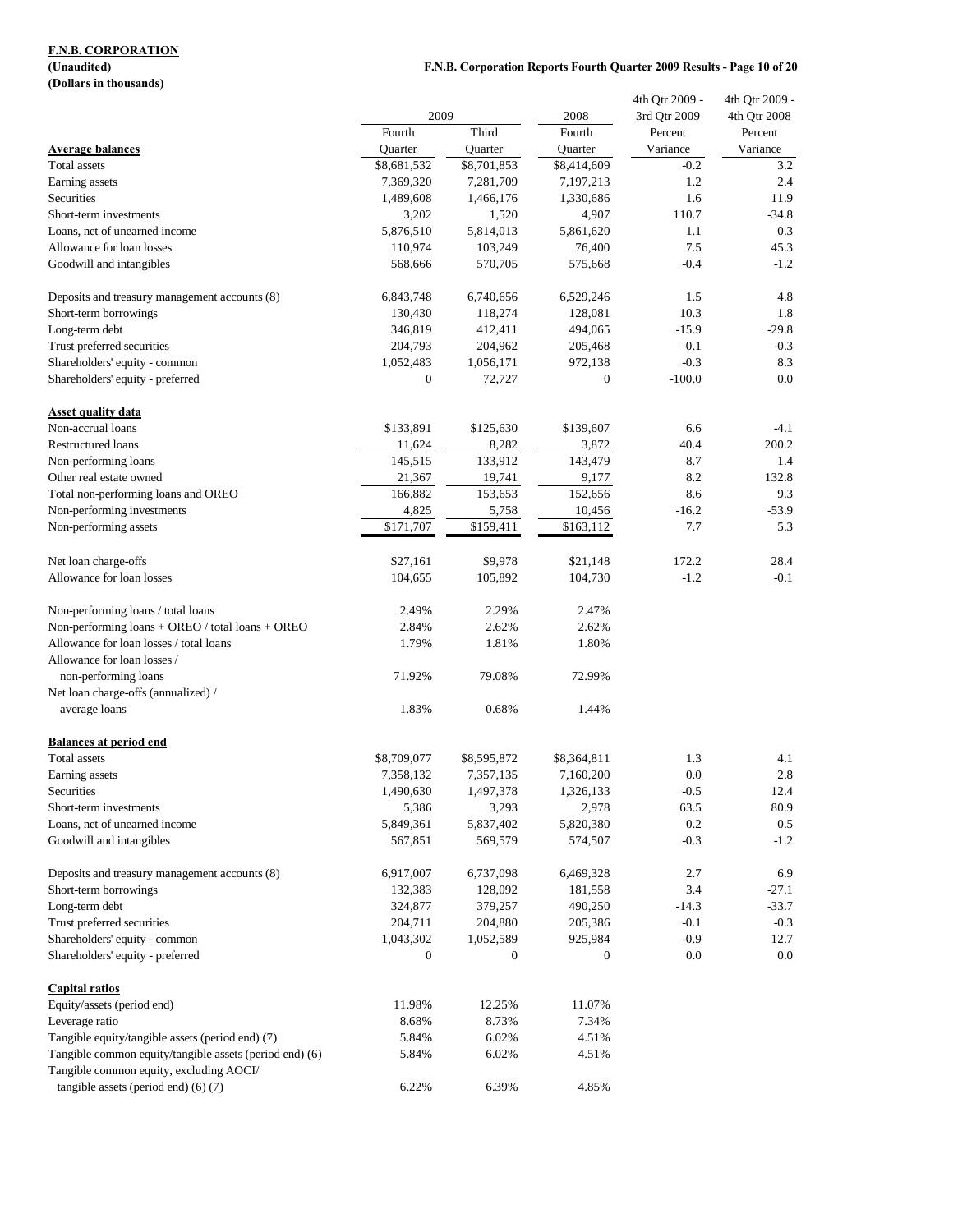## **(Dollars in thousands)**

|                                                                                                    | For the Year       |              |          |
|----------------------------------------------------------------------------------------------------|--------------------|--------------|----------|
|                                                                                                    | Ended December 31, |              | Percent  |
| <b>Average balances</b>                                                                            | 2009               | 2008         | Variance |
| Total assets                                                                                       | \$8,606,188        | \$7,696,895  | 11.8     |
| Earning assets                                                                                     | 7,247,283          | 6,649,735    | 9.0      |
| Securities                                                                                         | 1,399,444          | 1,220,772    | 14.6     |
| Short-term investments                                                                             | 16,663             | 18,941       | $-12.0$  |
| Loans, net of unearned income                                                                      | 5,831,176          | 5,410,022    | 7.8      |
| Allowance for loan losses                                                                          | 107,015            | 67,962       | 57.5     |
| Goodwill and intangibles                                                                           | 571,492            | 473,228      | 20.8     |
| Deposits and treasury management accounts (8)                                                      | 6,706,830          | 5,932,217    | 13.1     |
| Short-term borrowings                                                                              | 114,341            | 143,154      | $-20.1$  |
| Long-term debt                                                                                     | 419,570            | 498,262      | $-15.8$  |
| Trust preferred securities                                                                         | 205,045            | 192,060      | 6.8      |
| Shareholders' equity - common                                                                      | 999,502            | 847,417      | 17.9     |
| Shareholders' equity - preferred                                                                   | 63,602             | $\mathbf{0}$ | 0.0      |
| <b>Asset quality data</b>                                                                          |                    |              |          |
| Non-accrual loans                                                                                  | \$133,891          | \$139,607    | -4.1     |
| <b>Restructured loans</b>                                                                          | 11,624             | 3,872        | 200.2    |
| Non-performing loans                                                                               | 145,515            | 143,479      | 1.4      |
| Other real estate owned                                                                            | 21,367             | 9,177        | 132.8    |
| Total non-performing loans and OREO                                                                | 166,882            | 152,656      | 9.3      |
| Non-performing investments                                                                         | 4,825              | 10,456       | 0.0      |
| Non-performing assets                                                                              | \$171,707          | \$163,112    | 5.3      |
| Net loan charge-offs                                                                               | \$66,892           | \$32,596     | 105.2    |
| Allowance for loan losses                                                                          | 104,655            | 104,730      | $-0.1$   |
| Non-performing loans / total loans                                                                 | 2.49%              | 2.47%        |          |
| Non-performing loans + OREO / total loans + OREO                                                   | 2.84%              | 2.62%        |          |
| Allowance for loan losses / total loans                                                            | 1.79%              | 1.80%        |          |
| Allowance for loan losses /                                                                        |                    |              |          |
| non-performing loans                                                                               | 71.92%             | 72.99%       |          |
| Net loan charge-offs (annualized) /                                                                |                    |              |          |
| average loans                                                                                      | 1.15%              | 0.60%        |          |
| <b>Balances at period end</b>                                                                      |                    |              |          |
| <b>Total assets</b>                                                                                | \$8,709,077        | \$8,364,811  | 4.1      |
| Earning assets                                                                                     | 7,358,132          | 7,160,200    | 2.8      |
| Securities                                                                                         | 1,490,630          | 1,326,133    | 12.4     |
| Short-term investments                                                                             | 5,386              | 2,978        | 80.9     |
| Loans, net of unearned income                                                                      | 5,849,361          | 5,820,380    | 0.5      |
| Goodwill and intangibles                                                                           | 567,851            | 574,507      | $-1.2$   |
| Deposits and treasury management accounts (8)                                                      | 6,917,007          | 6,469,328    | 6.9      |
| Short-term borrowings                                                                              | 132,383            | 181,558      | $-27.1$  |
| Long-term debt                                                                                     | 324,877            | 490,250      | $-33.7$  |
| Trust preferred securities                                                                         | 204,711            | 205,386      | $-0.3$   |
| Shareholders' equity - common                                                                      | 1,043,302          | 925,984      | 12.7     |
| Shareholders' equity - preferred                                                                   | 0                  | $\mathbf{0}$ | 0.0      |
| <b>Capital ratios</b>                                                                              |                    |              |          |
| Equity/assets (period end)                                                                         | 11.98%             | 11.07%       |          |
| Leverage ratio                                                                                     | 8.68%              | 7.34%        |          |
| Tangible equity/tangible assets (period end) (7)                                                   | 5.84%              | 4.51%        |          |
| Tangible common equity/tangible assets (period end) (6)<br>Tangible common equity, excluding AOCI/ | 5.84%              | 4.51%        |          |
| tangible assets (period end) (6) (7)                                                               | 6.22%              | 4.85%        |          |
|                                                                                                    |                    |              |          |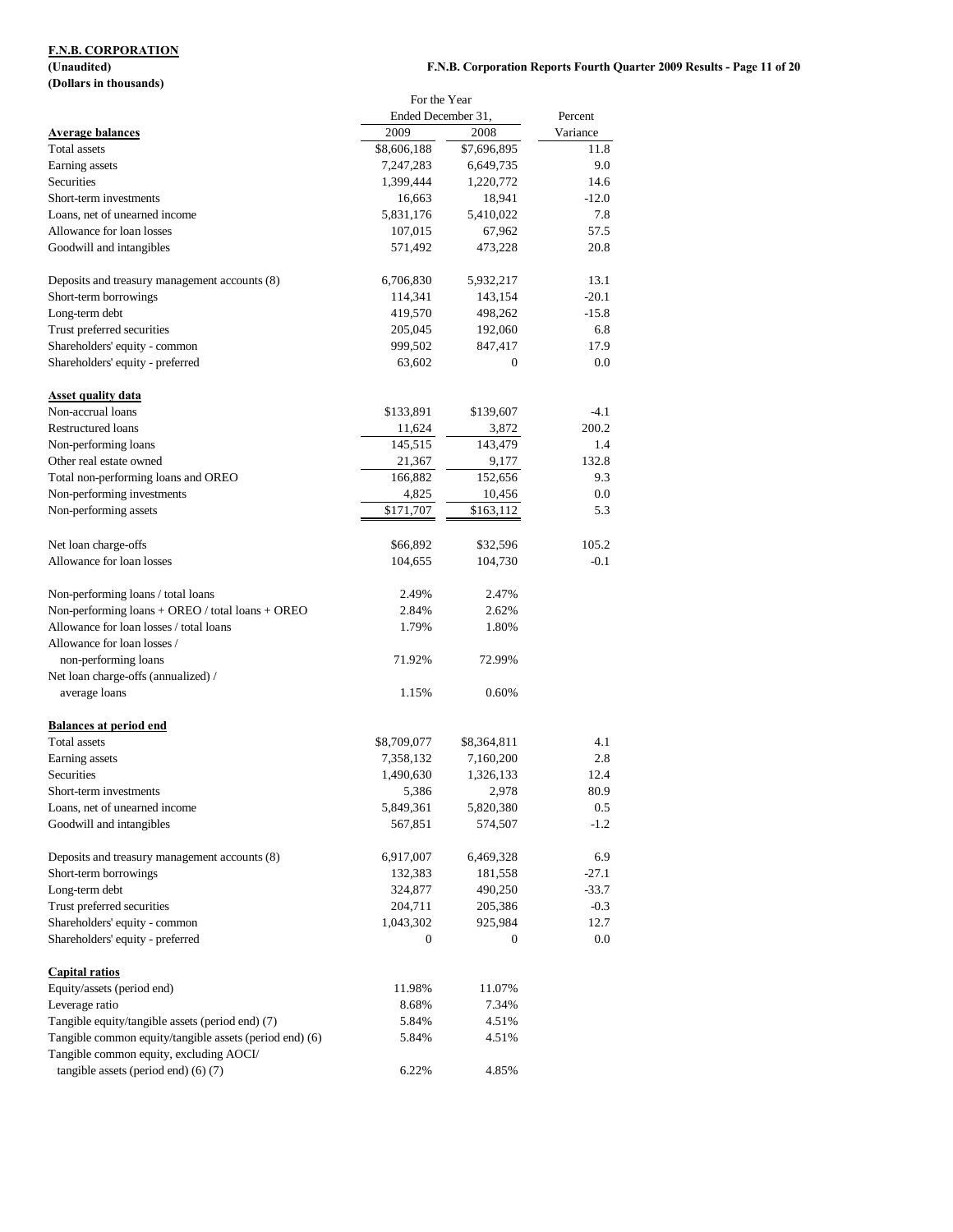**(Dollars in thousands)**

### **F.N.B. Corporation Reports Fourth Quarter 2009 Results - Page 12 of 20**

| (Donal 3 in thousanus)                              |                |                |             | 4th Qtr 2009 - | 4th Qtr 2009 - |
|-----------------------------------------------------|----------------|----------------|-------------|----------------|----------------|
|                                                     | 2009           |                | 2008        | 3rd Otr 2009   | 4th Qtr 2008   |
|                                                     | Fourth         | Third          | Fourth      | Percent        | Percent        |
| <b>Average balances</b>                             | <b>Ouarter</b> | <b>Ouarter</b> | Ouarter     | Variance       | Variance       |
| Loans:                                              |                |                |             |                |                |
| Commercial                                          | \$3,250,530    | \$3,195,950    | \$3,203,713 | 1.7            | 1.5            |
| Direct installment                                  | 990,573        | 997,319        | 1,083,072   | $-0.7$         | $-8.5$         |
| Residential mortgages                               | 612,146        | 613,375        | 651,141     | $-0.2$         | $-6.0$         |
| Indirect installment                                | 535,856        | 544,002        | 522,633     | $-1.5$         | 2.5            |
| Consumer LOC                                        | 401,127        | 383,207        | 332,983     | 4.7            | 20.5           |
| Other                                               | 86,278         | 80,160         | 68,078      | 7.6            | 26.7           |
| <b>Total</b> loans                                  | \$5,876,510    | \$5,814,013    | \$5,861,620 | 1.1            | 0.3            |
| Deposits:                                           |                |                |             |                |                |
| Non-interest bearing deposits                       | \$978,110      | \$951,112      | \$918,143   | 2.8            | 6.5            |
| Savings and NOW                                     | 3,122,911      | 3,101,168      | 2,847,628   | 0.7            | 9.7            |
| Certificates of deposit and other time deposits     | 2,206,537      | 2,223,126      | 2,331,236   | $-0.7$         | $-5.3$         |
| Total deposits                                      | 6,307,558      | 6,275,406      | 6,097,007   | 0.5            | 3.5            |
| Treasury management accounts (8)                    | 536,190        | 465,250        | 432,239     | 15.2           | 24.0           |
| Total deposits and treasury management accounts (8) | \$6,843,748    | \$6,740,656    | \$6,529,246 | 1.5            | 4.8            |
| <b>Balances at period end</b>                       |                |                |             |                |                |
| Loans:                                              |                |                |             |                |                |
| Commercial                                          | \$3,234,738    | \$3,226,720    | \$3,173,941 | 0.2            | 1.9            |
| Direct installment                                  | 985,746        | 993,863        | 1,070,791   | $-0.8$         | $-7.9$         |
| Residential mortgages                               | 605,219        | 594,586        | 638,356     | 1.8            | $-5.2$         |
| Indirect installment                                | 527,818        | 544,579        | 531,430     | $-3.1$         | $-0.7$         |
| Consumer LOC                                        | 408,469        | 395,366        | 340,750     | 3.3            | 19.9           |
| Other                                               | 87,371         | 82,288         | 65,112      | 6.2            | 34.2           |
| Total loans                                         | \$5,849,361    | \$5,837,402    | \$5,820,380 | 0.2            | 0.5            |
| Deposits:                                           |                |                |             |                |                |
| Non-interest bearing deposits                       | \$992,298      | \$972,859      | \$919,539   | 2.0            | 7.9            |
| Savings and NOW                                     | 3,182,909      | 3,072,601      | 2,816,628   | 3.6            | 13.0           |
| Certificates of deposit and other time deposits     | 2,205,016      | 2,213,323      | 2,318,456   | $-0.4$         | $-4.9$         |
| Total deposits                                      | 6,380,223      | 6,258,783      | 6,054,623   | 1.9            | 5.4            |
| Treasury management accounts (8)                    | 536,784        | 478,315        | 414,705     | 12.2           | 29.4           |
| Total deposits and treasury management accounts (8) | \$6,917,007    | \$6,737,098    | \$6,469,328 | 2.7            | 6.9            |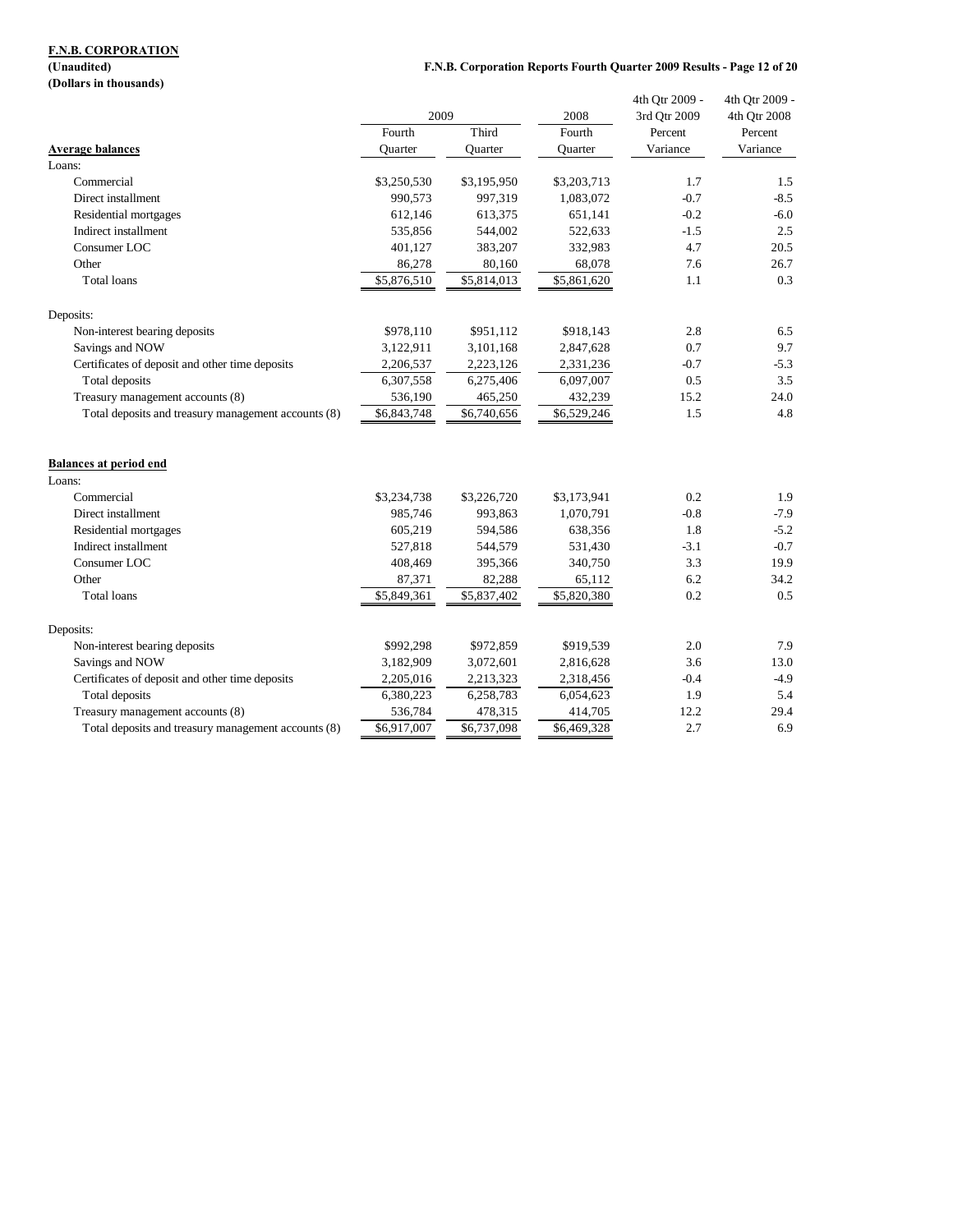## **(Dollars in thousands)**

### **F.N.B. Corporation Reports Fourth Quarter 2009 Results - Page 13 of 20**

|                                                     | For the Year       |             |          |
|-----------------------------------------------------|--------------------|-------------|----------|
|                                                     | Ended December 31, |             | Percent  |
| <b>Average balances</b>                             | 2009               | 2008        | Variance |
| Loans:                                              |                    |             |          |
| Commercial                                          | \$3,204,334        | \$2,922,869 | 9.6      |
| Direct installment                                  | 1,013,099          | 1,054,167   | $-3.9$   |
| Residential mortgages                               | 623,736            | 607,443     | 2.7      |
| Indirect installment                                | 538,031            | 472,894     | 13.8     |
| Consumer LOC                                        | 374,164            | 300,014     | 24.7     |
| Other                                               | 77,812             | 52,635      | 47.8     |
| <b>Total</b> loans                                  | \$5,831,176        | \$5,410,022 | 7.8      |
| Deposits:                                           |                    |             |          |
| Non-interest bearing deposits                       | \$940,808          | \$825,083   | 14.0     |
| Savings and NOW                                     | 3,034,843          | 2,596,378   | 16.9     |
| Certificates of deposit and other time deposits     | 2,258,551          | 2,137,555   | 5.7      |
| Total deposits                                      | 6,234,202          | 5,559,016   | 12.1     |
| Treasury management accounts (8)                    | 472,628            | 373,201     | 26.6     |
| Total deposits and treasury management accounts (8) | \$6,706,830        | \$5,932,217 | 13.1     |
| <b>Balances at period end</b>                       |                    |             |          |
| Loans:                                              |                    |             |          |
| Commercial                                          | \$3,234,738        | \$3,173,941 | 1.9      |
| Direct installment                                  | 985,746            | 1,070,791   | $-7.9$   |
| Residential mortgages                               | 605,219            | 638,356     | $-5.2$   |
| Indirect installment                                | 527,818            | 531,430     | $-0.7$   |
| Consumer LOC                                        | 408,469            | 340,750     | 19.9     |
| Other                                               | 87,371             | 65,112      | 34.2     |
| <b>Total</b> loans                                  | \$5,849,361        | \$5,820,380 | 0.5      |
| Deposits:                                           |                    |             |          |
| Non-interest bearing deposits                       | \$992,298          | \$919,539   | 7.9      |
|                                                     | 2.102.000          | 2.016(20)   | 120      |

| Savings and NOW                                     | 3.182.909   | 2,816,628   | 13.0   |
|-----------------------------------------------------|-------------|-------------|--------|
| Certificates of deposit and other time deposits     | 2,205,016   | 2,318,456   | $-4.9$ |
| Total deposits                                      | 6.380.223   | 6.054.623   | 5.4    |
| Treasury management accounts (8)                    | 536.784     | 414.705     | 29.4   |
| Total deposits and treasury management accounts (8) | \$6,917,007 | \$6,469,328 | 6.9    |
|                                                     |             |             |        |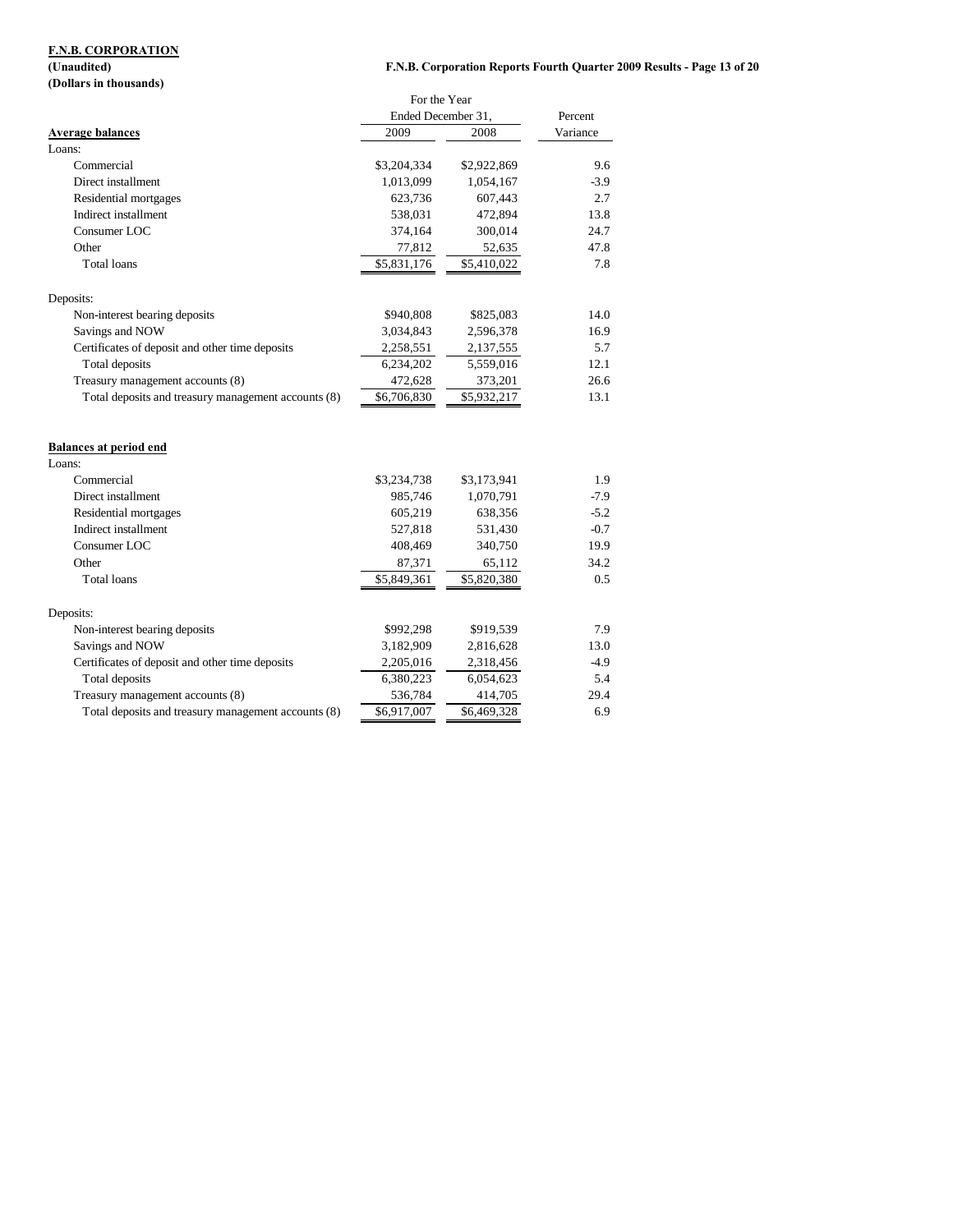**(Dollars in thousands)**

### **(Unaudited) F.N.B. Corporation Reports Fourth Quarter 2009 Results - Page 14 of 20**

|                                                  | Fourth Quarter 2009 |                  |              |           |
|--------------------------------------------------|---------------------|------------------|--------------|-----------|
|                                                  | Bank - PA           | Bank - FL        | Regency      | Total     |
| Asset quality data, by geographic region         |                     |                  |              |           |
| Non-accrual loans                                | \$60,166            | \$71,737         | \$1,988      | \$133,891 |
| <b>Restructured</b> loans                        | 5,994               | 0                | 5,630        | 11,624    |
| Non-performing loans                             | 66,160              | 71,737           | 7,618        | 145,515   |
| Other real estate owned                          | 9,836               | 10,341           | 1,190        | 21,367    |
| Total non-performing loans and OREO              | 75,996              | 82,078           | 8,808        | 166,882   |
| Non-performing investments                       | 4,825               | $\boldsymbol{0}$ | $\mathbf{0}$ | 4,825     |
| Non-performing assets                            | \$80,821            | \$82,078         | \$8,808      | \$171,707 |
| Net loan charge-offs                             | \$5,122             | \$20,301         | \$1,738      | \$27,161  |
| Provision for loan losses                        | 10,420              | 13,463           | 2,041        | 25,924    |
| Allowance for loan losses                        | 78,061              | 19,789           | 6,805        | 104,655   |
| Loans, net of unearned income                    | 5,443,443           | 243,912          | 162,006      | 5,849,361 |
| Non-performing loans / total loans               | 1.22%               | 29.41%           | 4.70%        | 2.49%     |
| Non-performing loans + OREO / total loans + OREO | 1.39%               | 32.28%           | 5.40%        | 2.84%     |
| Allowance for loan losses / total loans          | 1.43%               | 8.11%            | 4.20%        | 1.79%     |
| Allowance for loan losses /                      |                     |                  |              |           |
| non-performing loans                             | 117.99%             | 27.59%           | 89.33%       | 71.92%    |
| Net loan charge-offs (annualized) /              |                     |                  |              |           |
| average loans                                    | 0.37%               | 31.25%           | 4.30%        | 1.83%     |
| Loans 30 - 89 days past due                      | \$42,642            | \$0              | \$2,796      | \$45,438  |
| Loans 90+ days past due                          | 9,851               | $\mathbf{0}$     | 2,620        | 12,471    |
| Non-accrual loans                                | 60,166              | 71,737           | 1,988        | 133,891   |
| Total past due and non-accrual loans             | \$112,659           | \$71,737         | \$7,404      | \$191,800 |
| Total past due and non-accrual loans/total loans | 2.07%               | 29.41%           | 4.57%        | 3.28%     |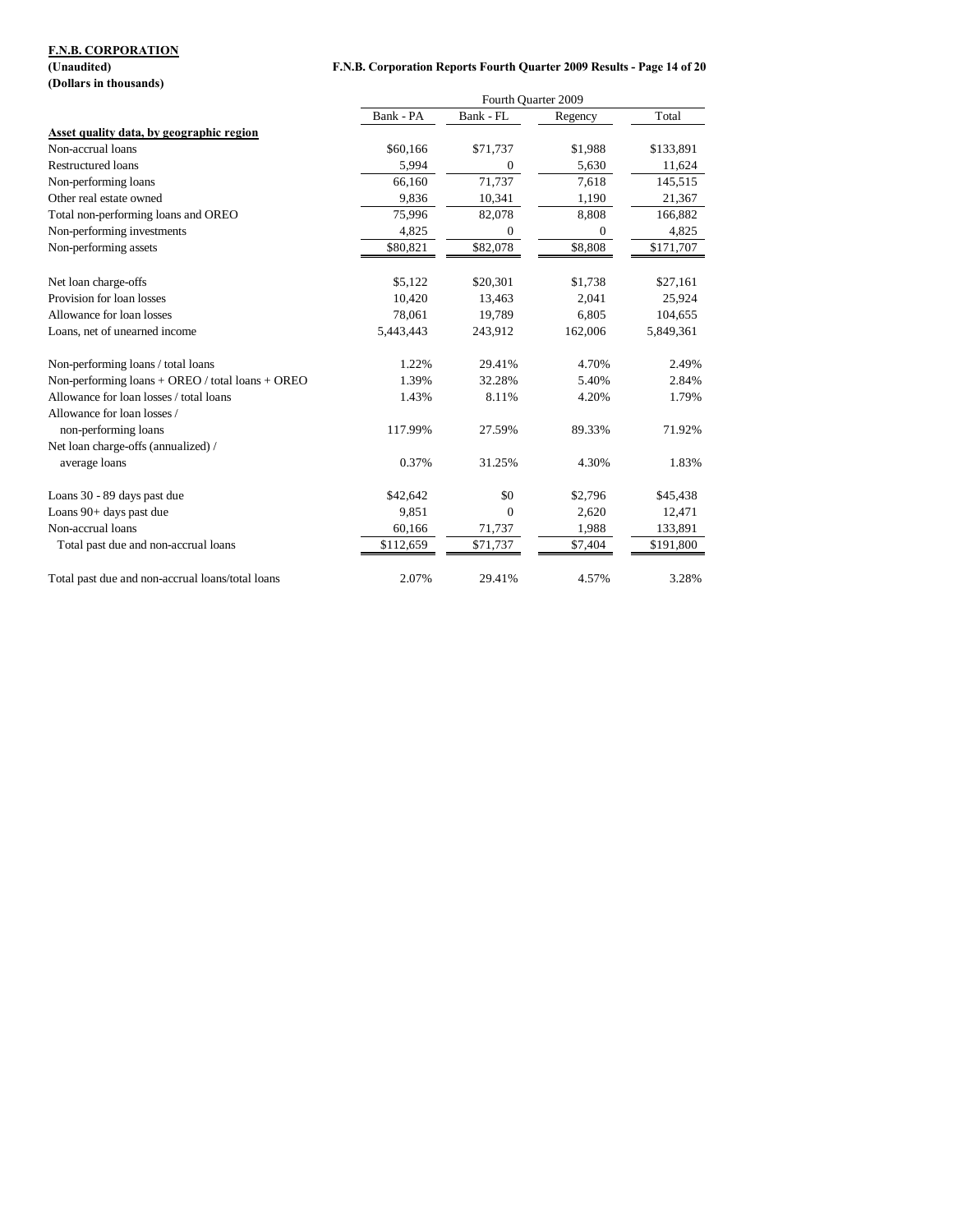**(Dollars in thousands)**

### **(Unaudited) F.N.B. Corporation Reports Fourth Quarter 2009 Results - Page 15 of 20**

|                                                    | Third Ouarter 2009 |                  |          |           |
|----------------------------------------------------|--------------------|------------------|----------|-----------|
|                                                    | Bank - PA          | Bank - FL        | Regency  | Total     |
| Asset quality data, by geographic region           |                    |                  |          |           |
| Non-accrual loans                                  | \$55,454           | \$68,073         | \$2,103  | \$125,630 |
| <b>Restructured loans</b>                          | 3,650              | $\mathbf{0}$     | 4,632    | 8,282     |
| Non-performing loans                               | 59,104             | 68,073           | 6,735    | 133,912   |
| Other real estate owned                            | 10,380             | 8,067            | 1,294    | 19,741    |
| Total non-performing loans and OREO                | 69,484             | 76,140           | 8,029    | 153,653   |
| Non-performing investments                         | 5,758              | $\boldsymbol{0}$ | $\Omega$ | 5,758     |
| Non-performing assets                              | \$75,242           | \$76,140         | \$8,029  | \$159,411 |
| Net loan charge-offs                               | \$4,469            | \$4,059          | \$1,450  | \$9,978   |
| Provision for loan losses                          | 7,555              | 7,379            | 1,521    | 16,455    |
| Allowance for loan losses                          | 72,764             | 26,627           | 6,501    | 105,892   |
| Loans, net of unearned income                      | 5,407,215          | 271,634          | 158,553  | 5,837,402 |
| Non-performing loans / total loans                 | 1.09%              | 25.06%           | 4.25%    | 2.29%     |
| Non-performing $loans + OREO / total loans + OREO$ | 1.28%              | 27.22%           | 5.02%    | 2.62%     |
| Allowance for loan losses / total loans            | 1.35%              | 9.80%            | 4.10%    | 1.81%     |
| Allowance for loan losses /                        |                    |                  |          |           |
| non-performing loans                               | 123.11%            | 39.12%           | 96.53%   | 79.08%    |
| Net loan charge-offs (annualized) /                |                    |                  |          |           |
| average loans                                      | 0.33%              | 5.90%            | 3.64%    | 0.68%     |
| Loans 30 - 89 days past due                        | \$43,140           | \$2,700          | \$2,853  | \$48,693  |
| Loans 90+ days past due                            | 10,827             | $\boldsymbol{0}$ | 2,298    | 13,125    |
| Non-accrual loans                                  | 55,454             | 68,073           | 2,103    | 125,630   |
| Total past due and non-accrual loans               | \$109,421          | \$70,773         | \$7,254  | \$187,448 |
| Total past due and non-accrual loans/total loans   | 2.02%              | 26.05%           | 4.58%    | 3.21%     |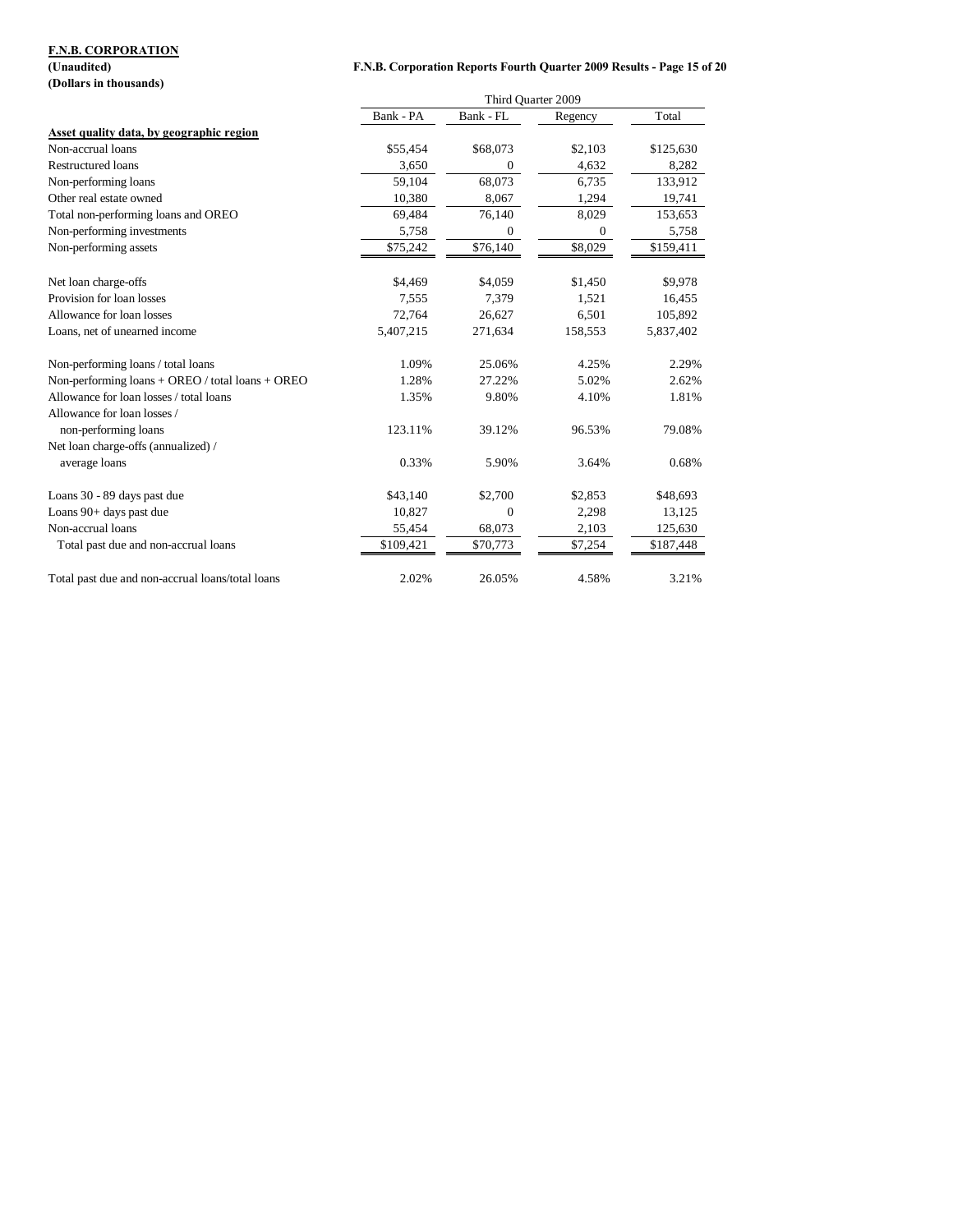**F.N.B. Corporation Reports Fourth Quarter 2009 Results - Page 16 of 20** 

| $10$ <i>manurout</i>   |
|------------------------|
| (Dollars in thousands) |

|                                                    | Fourth Quarter 2008 |              |              |           |  |
|----------------------------------------------------|---------------------|--------------|--------------|-----------|--|
|                                                    | Bank - PA           | Bank - FL    | Regency      | Total     |  |
| Asset quality data, by geographic region           |                     |              |              |           |  |
| Non-accrual loans                                  | \$45,006            | \$93,116     | \$1,485      | \$139,607 |  |
| <b>Restructured</b> loans                          | 452                 | 0            | 3,420        | 3,872     |  |
| Non-performing loans                               | 45,458              | 93,116       | 4.905        | 143,479   |  |
| Other real estate owned                            | 7,054               | 1,138        | 985          | 9,177     |  |
| Total non-performing loans and OREO                | 52,512              | 94,254       | 5,890        | 152,656   |  |
| Non-performing investments                         | 10,456              | $\mathbf{0}$ | $\mathbf{0}$ | 10,456    |  |
| Non-performing assets                              | \$62,968            | \$94,254     | \$5,890      | \$163,112 |  |
| Net loan charge-offs                               | \$5,759             | \$13,745     | \$1,644      | \$21,148  |  |
| Provision for loan losses                          | 17,532              | 32,035       | 1,731        | 51,298    |  |
| Allowance for loan losses                          | 69,745              | 28,506       | 6,479        | 104,730   |  |
| Loans, net of unearned income                      | 5,368,157           | 294,202      | 158,021      | 5,820,380 |  |
| Non-performing loans / total loans                 | 0.85%               | 31.65%       | 3.10%        | 2.47%     |  |
| Non-performing $loans + OREO / total loans + OREO$ | 0.98%               | 31.91%       | 3.70%        | 2.62%     |  |
| Allowance for loan losses / total loans            | 1.30%               | 9.69%        | 4.10%        | 1.80%     |  |
| Allowance for loan losses /                        |                     |              |              |           |  |
| non-performing loans                               | 153.43%             | 30.61%       | 132.09%      | 72.99%    |  |
| Net loan charge-offs (annualized) /                |                     |              |              |           |  |
| average loans                                      | 0.42%               | 18.59%       | 4.15%        | 1.44%     |  |
| Loans 30 - 89 days past due                        | \$40,414            | \$0          | \$2,980      | \$43,394  |  |
| Loans 90+ days past due                            | 11,044              | $\mathbf{0}$ | 2,633        | 13,677    |  |
| Non-accrual loans                                  | 45,006              | 93,116       | 1,485        | 139,607   |  |
| Total past due and non-accrual loans               | \$96,464            | \$93,116     | \$7,098      | \$196,678 |  |
| Total past due and non-accrual loans/total loans   | 1.80%               | 31.65%       | 4.49%        | 3.38%     |  |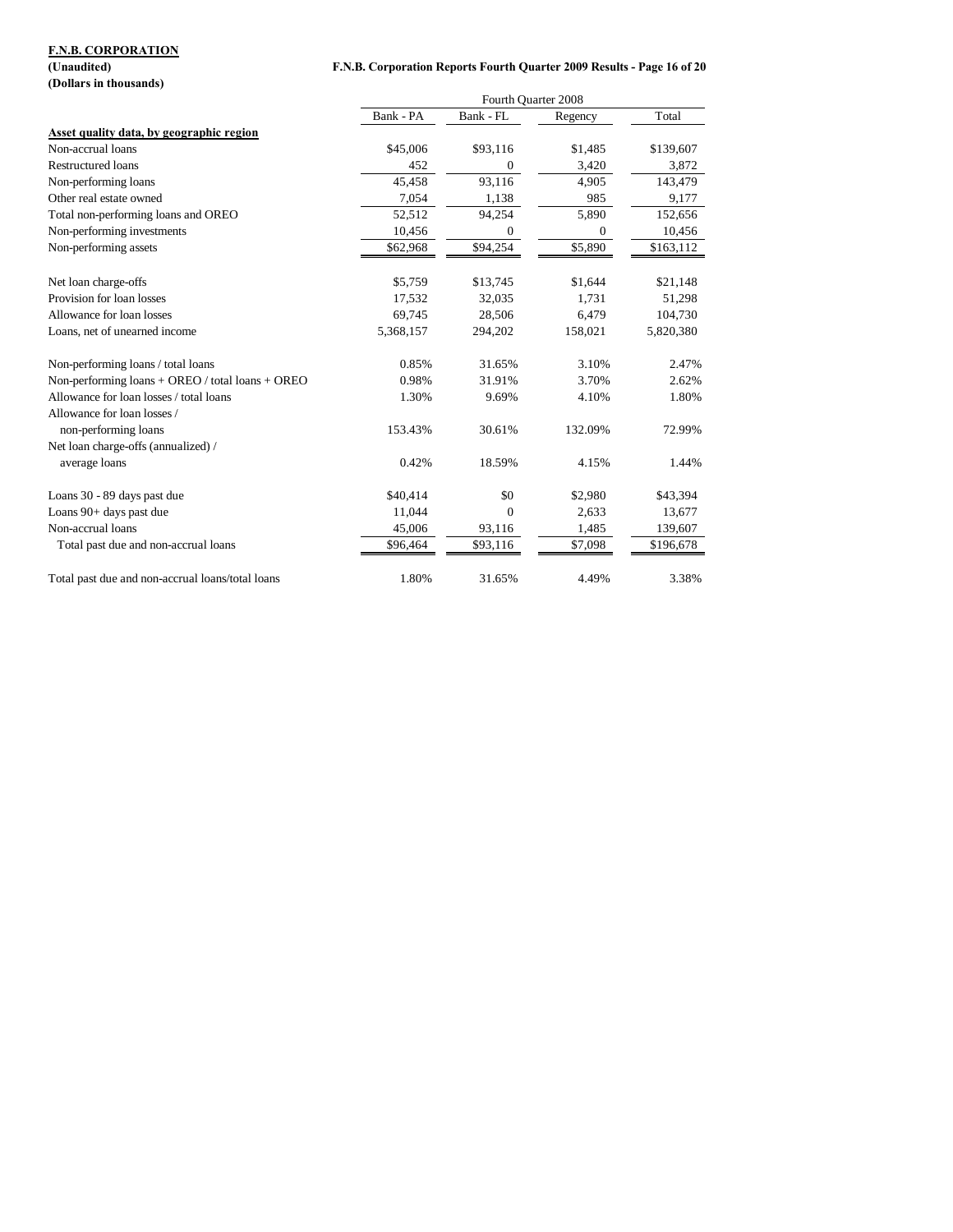### NON-GAAP FINANCIAL MEASURES

The following non-GAAP financial measures used by the Corporation provide information useful to investors in understanding the Corporation's operating performance and trends, and facilitate comparisons with the performance of the Corporation's peers. The non-GAAP financial measures used by the Corporation may differ from the non-GAAP financial measures other financial institutions use to measure their results of operations. The following tables summarize the non-GAAP financial measures derived from amounts reported in the Corporation's financial statements.

|                                                          | 2009           |             | 2008         |  |
|----------------------------------------------------------|----------------|-------------|--------------|--|
|                                                          | Fourth         | Third       | Fourth       |  |
|                                                          | Quarter        | Quarter     | Quarter      |  |
| <b>Return on average tangible equity (3):</b>            |                |             |              |  |
| Net income (annualized)                                  | \$18,077       | \$40,887    | $(\$75,214)$ |  |
| Amortization of intangibles, net of tax (annualized)     | 4,457          | 4,467       | 5,140        |  |
|                                                          | 22,534         | 45,354      | (70,074)     |  |
| Average total shareholders' equity                       | 1,052,483      | 1,128,898   | 972,138      |  |
| Less: Average intangibles                                | (568, 666)     | (570, 705)  | (575, 668)   |  |
|                                                          | 483,817        | 558,193     | 396,470      |  |
| Return on average tangible equity (3)                    | 4.66%          | 8.13%       | -17.67%      |  |
| <b>Return on average tangible common equity (3):</b>     |                |             |              |  |
| Net income available to common shareholders (annualized) | \$18,077       | \$19,085    | $(\$75,214)$ |  |
| Amortization of intangibles, net of tax (annualized)     | 4,457          | 4,467       | 5,140        |  |
|                                                          | 22,534         | 23,552      | (70,074)     |  |
| Average total shareholders' equity                       | 1,052,483      | 1,128,898   | 972,138      |  |
| Less: Average preferred shareholders' equity             | 0              | (72, 727)   | $\Omega$     |  |
| Less: Average intangibles                                | (568, 666)     | (570, 705)  | (575, 668)   |  |
|                                                          | 483,817        | 485,466     | 396,470      |  |
| Return on average tangible common equity (3)             | 4.66%          | 4.85%       | -17.67%      |  |
| Return on average tangible assets (4):                   |                |             |              |  |
| Net income (annualized)                                  | \$18,077       | \$40,887    | $(\$75,214)$ |  |
| Amortization of intangibles, net of tax (annualized)     | 4,457          | 4,467       | 5,140        |  |
|                                                          | 22,534         | 45.354      | (70,074)     |  |
| Average total assets                                     | 8,681,532      | 8,701,853   | 8,414,609    |  |
| Less: Average intangibles                                | (568, 666)     | (570, 705)  | (575, 668)   |  |
|                                                          | 8,112,866      | 8,131,148   | 7,838,941    |  |
| Return on average tangible assets (4)                    | 0.28%          | 0.56%       | $-0.89%$     |  |
| Tangible common book value per share:                    |                |             |              |  |
| Total shareholders' equity                               | \$1,043,302    | \$1,052,589 | \$925,984    |  |
| Less: preferred shareholders' equity                     | $\overline{0}$ | 0           | 0            |  |
| Less: intangibles                                        | (567, 851)     | (569, 579)  | (574, 507)   |  |
|                                                          | 475,451        | 483,010     | 351,477      |  |
| Ending shares outstanding                                | 114,111,695    | 113,990,095 | 89,700,152   |  |
| Tangible common book value per share                     | \$4.17         | \$4.24      | \$3.92       |  |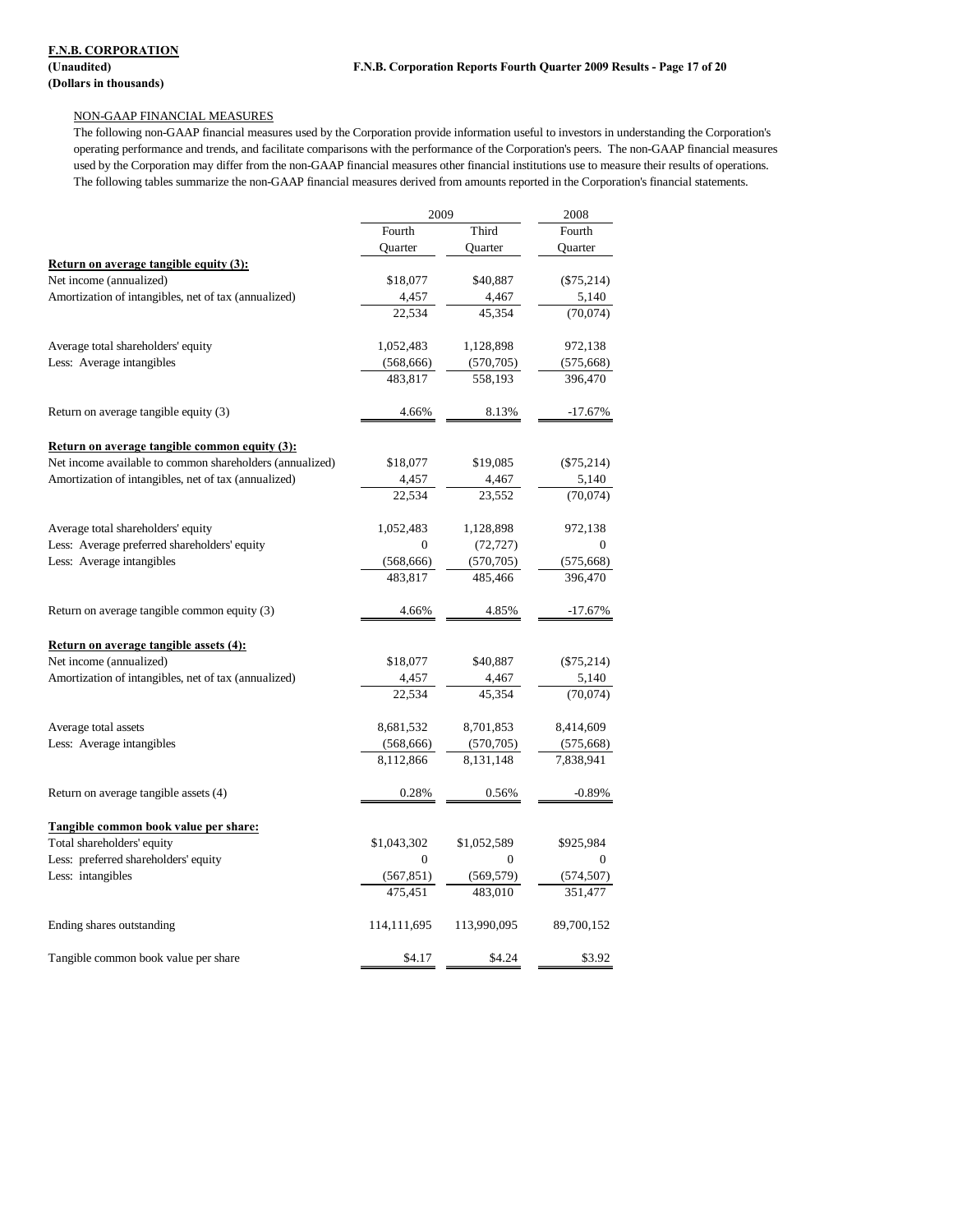# **F.N.B. CORPORATION (Dollars in thousands)**

## **(Unaudited) F.N.B. Corporation Reports Fourth Quarter 2009 Results - Page 18 of 20**

| (DVIIAI 9 III UIUUSAIIUS <i>)</i>                                          |                                    |            |  |
|----------------------------------------------------------------------------|------------------------------------|------------|--|
|                                                                            | For the Year<br>Ended December 31, |            |  |
|                                                                            | 2009                               | 2008       |  |
| <b>Return on average tangible equity (3):</b>                              |                                    |            |  |
| Net income (annualized)                                                    | \$41,111                           | \$35,595   |  |
|                                                                            |                                    |            |  |
| Amortization of intangibles, net of tax (annualized)                       | 4,607                              | 4,187      |  |
|                                                                            | 45,718                             | 39,782     |  |
| Average total shareholders' equity                                         | 1,063,104                          | 847,417    |  |
| Less: Average intangibles                                                  | (571, 492)                         | (473,228)  |  |
|                                                                            | 491,612                            | 374,189    |  |
| Return on average tangible equity (3)                                      | 9.30%                              | 10.63%     |  |
| Return on average tangible common equity (3):                              |                                    |            |  |
| Net income available to common shareholders (annualized)                   | \$32,803                           | \$35,595   |  |
| Amortization of intangibles, net of tax (annualized)                       | 4,607                              | 4,187      |  |
|                                                                            | 37,410                             | 39.782     |  |
|                                                                            |                                    |            |  |
| Average total shareholders' equity                                         | 1,063,104                          | 847,417    |  |
| Less: Average preferred shareholders' equity                               | (63,602)                           | 0          |  |
| Less: Average intangibles                                                  | (571, 492)                         | (473,228)  |  |
|                                                                            | 428,010                            | 374.189    |  |
| Return on average tangible common equity (3)                               | 8.74%                              | 10.63%     |  |
| Return on average tangible assets (4):                                     |                                    |            |  |
| Net income (annualized)                                                    | \$41,111                           | \$35,595   |  |
| Amortization of intangibles, net of tax (annualized)                       | 4,607                              | 4,187      |  |
|                                                                            | 45,718                             | 39,782     |  |
| Average total assets                                                       | 8,606,188                          | 7,696,895  |  |
| Less: Average intangibles                                                  | (571, 492)                         | (473, 228) |  |
|                                                                            | 8,034,696                          | 7,223,667  |  |
| Return on average tangible assets (4)                                      | 0.57%                              | 0.55%      |  |
|                                                                            |                                    |            |  |
| <u>Tangible common book value per share:</u><br>Total shareholders' equity | \$1,043,302                        | \$925,984  |  |
| Less: preferred shareholders' equity                                       | 0                                  | 0          |  |
| Less: intangibles                                                          |                                    |            |  |
|                                                                            | (567, 851)                         | (574,507)  |  |
|                                                                            | 475,451                            | 351.477    |  |
| Ending shares outstanding                                                  | 114,111,695                        | 89,700,152 |  |
| Tangible common book value per share                                       | \$4.17                             | \$3.92     |  |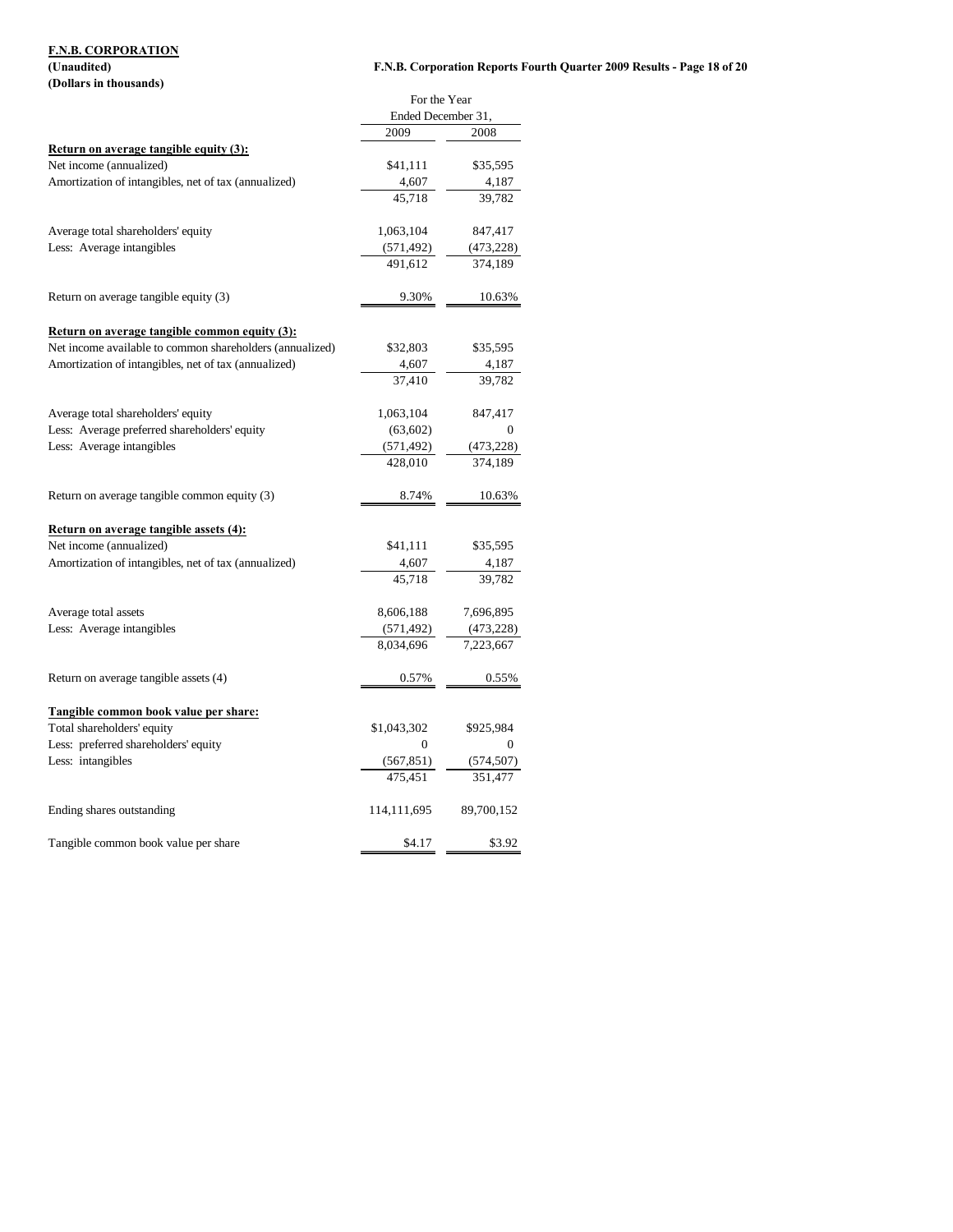**(Dollars in thousands)**

## **(Unaudited) F.N.B. Corporation Reports Fourth Quarter 2009 Results - Page 19 of 20**

|                                                      | 2009          |              | 2008         |
|------------------------------------------------------|---------------|--------------|--------------|
|                                                      | Fourth        | Third        | Fourth       |
|                                                      | Quarter       | Quarter      | Quarter      |
| Tangible common book value per share                 |               |              |              |
| excluding AOCI (6):                                  |               |              |              |
| Total shareholders' equity                           | \$1,043,302   | \$1,052,589  | \$925,984    |
| Less: preferred shareholders' equity                 | $\mathbf{0}$  | $\mathbf{0}$ | 0            |
| Less: intangibles                                    | (567, 851)    | (569, 579)   | (574, 507)   |
| Less: AOCI                                           | 30,633        | 29,529       | 26,505       |
|                                                      | 506,084       | 512,539      | 377,982      |
| Ending shares outstanding                            | 114, 111, 695 | 113,990,095  | 89,700,152   |
| Tangible common book value per share                 |               |              |              |
| excluding AOCI (6)                                   | \$4.43        | \$4.50       | \$4.21       |
| Tangible equity/tangible assets (period end):        |               |              |              |
| Total shareholders' equity                           | \$1,043,302   | \$1,052,589  | \$925,984    |
| Less: intangibles                                    | (567, 851)    | (569, 579)   | (574, 507)   |
|                                                      | 475,451       | 483,010      | 351,477      |
| Total assets                                         | 8,709,077     | 8,595,872    | 8,364,811    |
| Less: intangibles                                    | (567, 851)    | (569, 579)   | (574, 507)   |
|                                                      | 8,141,226     | 8,026,293    | 7,790,304    |
| Tangible equity/tangible assets (period end)         | 5.84%         | 6.02%        | 4.51%        |
| Tangible common equity/tangible assets (period end): |               |              |              |
| Total shareholders' equity                           | \$1,043,302   | \$1,052,589  | \$925,984    |
| Less: preferred shareholders' equity                 | $\mathbf{0}$  | $\mathbf{0}$ | $\mathbf{0}$ |
| Less: intangibles                                    | (567, 851)    | (569, 579)   | (574, 507)   |
|                                                      | 475,451       | 483,010      | 351,477      |
| Total assets                                         | 8,709,077     | 8,595,872    | 8,364,811    |
| Less: intangibles                                    | (567, 851)    | (569, 579)   | (574, 507)   |
|                                                      | 8, 141, 226   | 8,026,293    | 7,790,304    |
| Tangible common equity/tangible assets (period end)  | 5.84%         | 6.02%        | 4.51%        |
| Tangible common equity, excluding AOCI/              |               |              |              |
| tangible assets (period end) (6):                    |               |              |              |
| Total shareholders' equity                           | \$1,043,302   | \$1,052,589  | \$925,984    |
| Less: preferred shareholders' equity                 | 0             | 0            | 0            |
| Less: intangibles                                    | (567, 851)    | (569, 579)   | (574, 507)   |
| Less: AOCI                                           | 30,633        | 29,529       | 26,505       |
|                                                      | 506,084       | 512,539      | 377,982      |
| Total assets                                         | 8,709,077     | 8,595,872    | 8,364,811    |
| Less: intangibles                                    | (567, 851)    | (569, 579)   | (574, 507)   |
|                                                      | 8, 141, 226   | 8,026,293    | 7,790,304    |
| Tangible common equity, excluding AOCI/              |               |              |              |
| tangible assets (period end) (6)                     | 6.22%         | 6.39%        | 4.85%        |